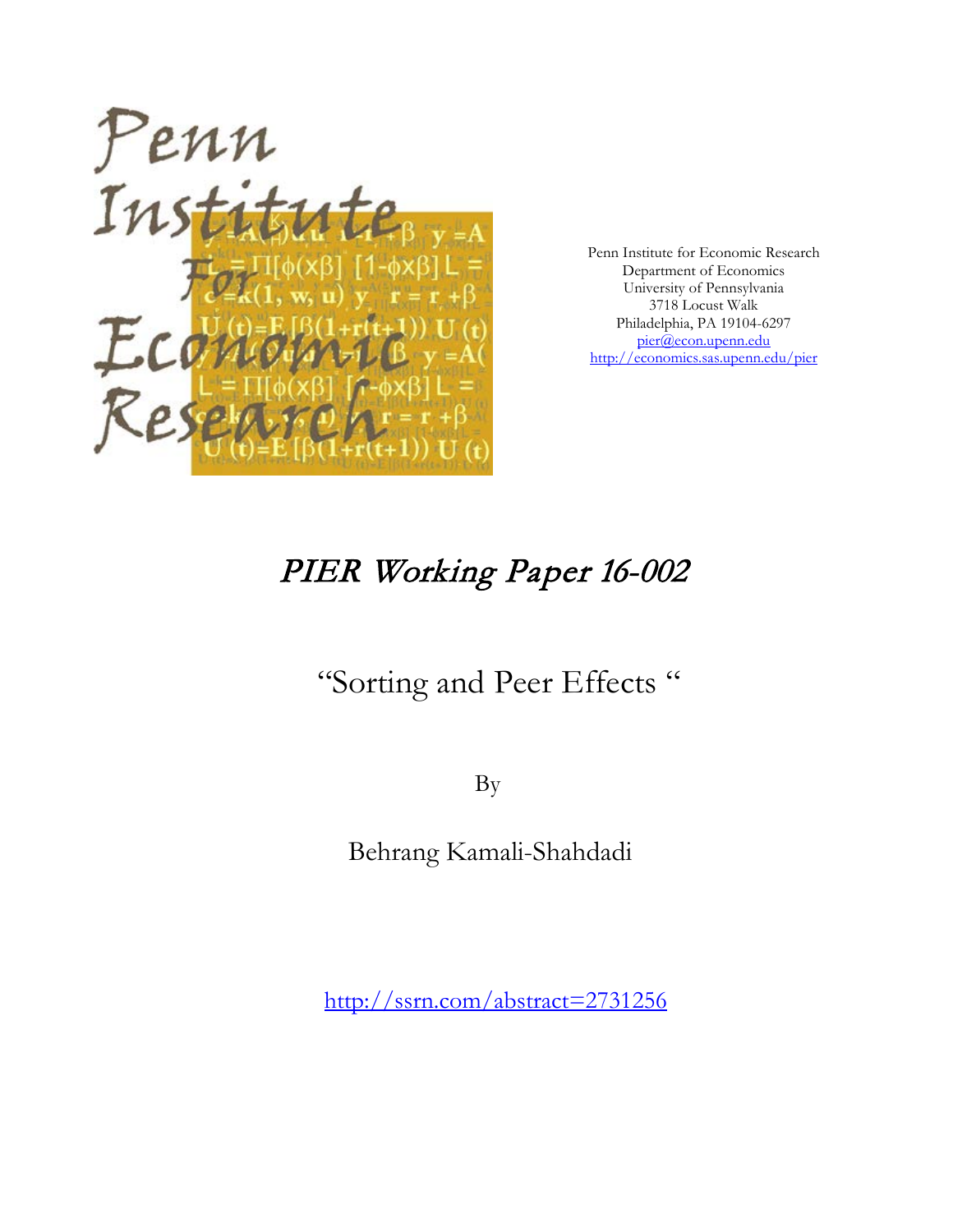## Sorting and Peer Effects

Behrang Kamali-Shahdadi<sup>∗</sup>

February 8, 2016

#### Abstract

The effect of sorting students based on their academic performances depends not only on direct peer effects but also on indirect peer effects through teachers' efforts. Standard assumptions in the literature are insufficient to determine the effect of sorting on the performances of students and so are silent on the effect of policies such as tracking, implementing school choice, and voucher programs. We show that the effect of such policies depends on the curvature of teachers' marginal utility of effort. We characterize conditions under which sorting increases (decreases) the total effort of teachers and the average performance of students.

Keywords: Indirect Peer Effects, Sorting, Comparative Statics JEL classification: I21, D47, C60

## 1 Introduction

We introduce a model to analyze the effect of student sorting on the total effort of teachers and the average or total performance of students. Our model allows for both direct and indirect peer effects. First, consider the case of homogeneous teachers who choose effort after observing their classes' composition. Each teacher chooses an effort based on the distribution of students' abilities in their classes, i.e., the teacher's choice may depend on the whole distribution, not just the mean of students' abilities. The effect of sorting on the teachers' total effort choice is ambiguous. Because the teachers' total effort may increase or decrease as a result of student sorting, the effect of sorting on the average or total performance of students is ambiguous, too. We characterize conditions on the utility function of teachers under which the total effort of teachers strictly increases or strictly decreases by sorting. If the teachers' marginal utility of effort is supermodular

<sup>∗</sup>Correspondence: Behrang Kamali Shahdadi: Department of Economics, University of Pennsylvania, (email: [behrang@sas.upenn.edu\)](mailto:behrang@sas.upenn.edu). I am deeply indebted to Rakesh Vohra for his guidance and continuous support. I am grateful to SangMok Lee, Eduardo Azevedo, and Andrew Postlewaite for their valuable advice. I also thank George Mailath, Petra Todd, Hanming Fang, Jere Behrman, Alvaro Sandroni, Steven Matthews, Mallesh Pai, Aislinn Bohren, and the seminar participants at the University of Pennsylvania for their helpful comments and suggestions.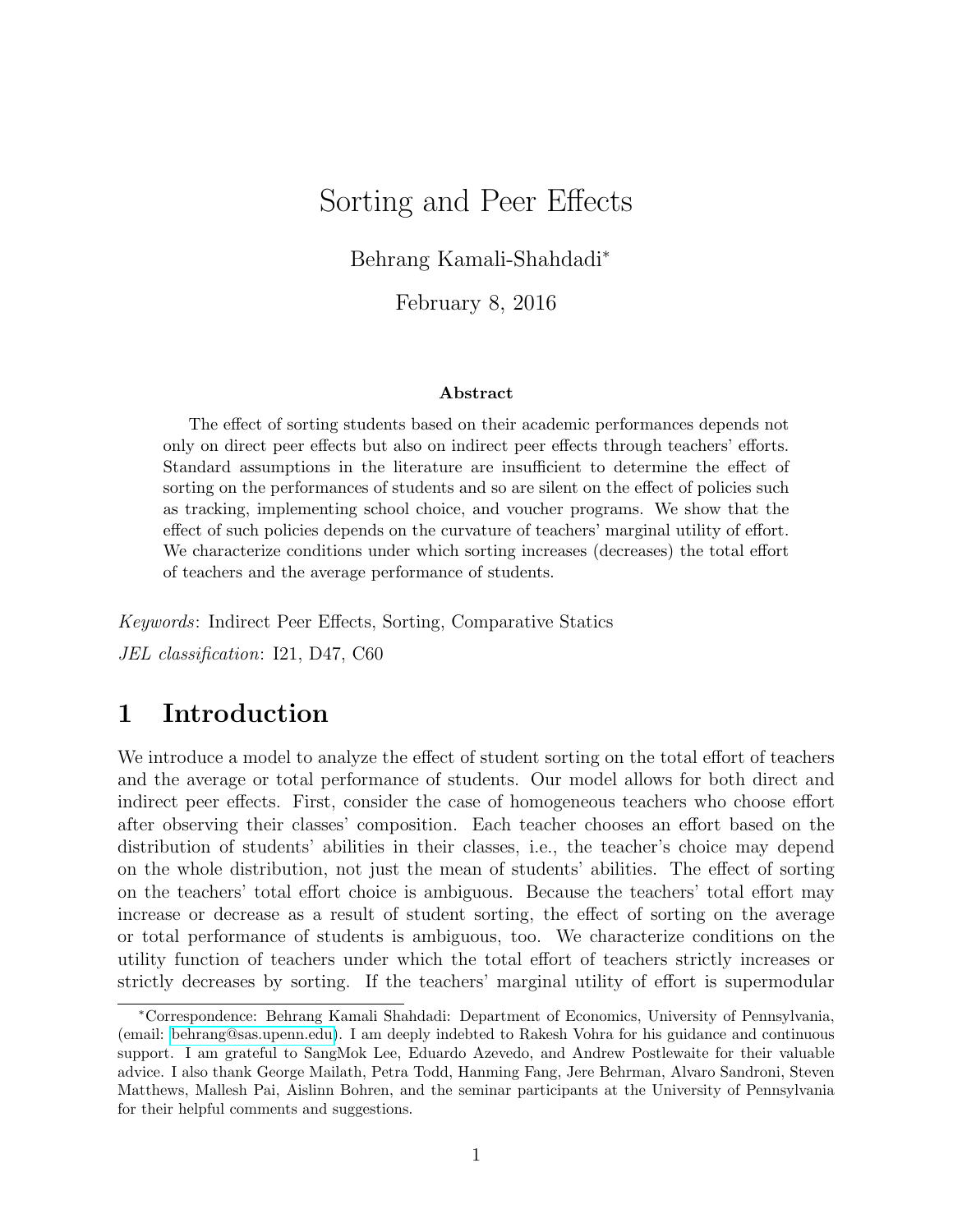(submodular) and convex (concave) in effort, then the total effort of teachers increases (decreases) as a result of sorting of students. Subsequently, in the absence of direct peer effects, if performance is convex (concave) in a teacher's effort, the total performance of an education system increases (decreases) as a result of sorting.<sup>[1](#page-2-0)</sup> We show that this result persists even when we allow for heterogeneous teachers.

Sorting affects students' outcomes because of peer effects. There are two types of peer effects: direct and indirect. Direct peer effects are the result of student-to-student spillovers (see [Sacerdote](#page-26-0) [\(2000\)](#page-26-0), [Sacerdote](#page-26-1) [\(2011\)](#page-26-1), and [Epple and Romano](#page-25-0) [\(2011\)](#page-25-0) for a review of the literature). Indirect peer effects happen through a teacher's effort choice (see [Duflo et al.](#page-25-1) [\(2011\)](#page-25-1) and [Todd and Wolpin](#page-26-2) [\(2012\)](#page-26-2)). [Duflo et al.](#page-25-1) [\(2011\)](#page-25-1) report that both direct and indirect peer effects exist in the data and that the data cannot be explained using only one kind of peer effects.

Two types of sorting are present in an education system: within-school sorting and between-school sorting. Within-school sorting, or tracking, is an explicit policy that sorts students into different classes based on their abilities. Sorting between schools happens in different ways, such as: (i) Sorting between public and private schools.[2](#page-2-1) (ii) Sorting as a result of voucher programs.[3](#page-2-2) [Chakrabarti](#page-25-2) [\(2009\)](#page-25-2) states that "There is strong and robust evidence in favor of stratification by ability" as a result of Milwaukee Voucher Program. [Hsieh and Urquiola](#page-25-3) [\(2006\)](#page-25-3) report that they "find evidence that the voucher program led to increased sorting, as the 'best' public school students left for the private sector." (iii) Standardized admissions tests. [MacLeod and Urquiola](#page-26-3) [\(2012\)](#page-26-3) state that "the introduction of standardized admissions tests will lead to stratification by ability." (iv) Public information regarding schools' qualities. [Hastings and Weinstein](#page-25-4) [\(2007\)](#page-25-4) find that "providing parents with direct information on school test scores resulted in significantly more parents choosing higher-scoring schools for their children.". (v) Different school choice policies.[4](#page-2-3) [Levin](#page-26-4) [\(1998\)](#page-26-4) reports that "evidence is consistent that educational choice leads to greater socioeconomic (SES) and racial segregation of students." We incorporate both types of sorting in our model.

Our paper also contributes to the literature on comparative statics. That literature is focused on the monotonicity of the argmax of a maximization problem; $<sup>5</sup>$  $<sup>5</sup>$  $<sup>5</sup>$  however, to analyze</sup> the effect of sorting on the total performance of students, we need to understand the effect of sorting on the total effort of teachers, which depends on supermodularity and submodularity of the argmax of teachers' utility maximization problem. We find conditions under which the argmax of a maximization problem is strictly supermodular or strictly submodular. More concretely, if the marginal utility of a teacher is supermodular (submodular) and convex (concave) in effort, then the argmax of the teacher's maximization problem the optimal effort of the teacher — is supermodular (submodular); therefore, the total per-

<span id="page-2-0"></span><sup>&</sup>lt;sup>1</sup>Because most of the results for one set of conditions are parallel in wording to results under the other set of conditions, instead of stating results under each set of conditions separately, we state both results in one statement using parentheses.

<span id="page-2-1"></span><sup>&</sup>lt;sup>2</sup> see [Epple and Romano](#page-25-5) [\(1998\)](#page-25-5) and [Epple et al.](#page-25-6) [\(2002\)](#page-25-6) for more details.

<span id="page-2-3"></span><span id="page-2-2"></span><sup>3</sup>See [Barrow and Rouse](#page-25-7) [\(2008\)](#page-25-7).

<sup>4</sup>See [Avery and Pathak](#page-25-8) [\(2015\)](#page-25-8) for the effect of implementing school choice instead of neighborhood assignment rule on student sorting.

<span id="page-2-4"></span><sup>5</sup>See [Topkis](#page-26-5) [\(1998\)](#page-26-5), citemilgrom1994monotone, and [Edlin and Shannon](#page-25-9) [\(1998\)](#page-25-9).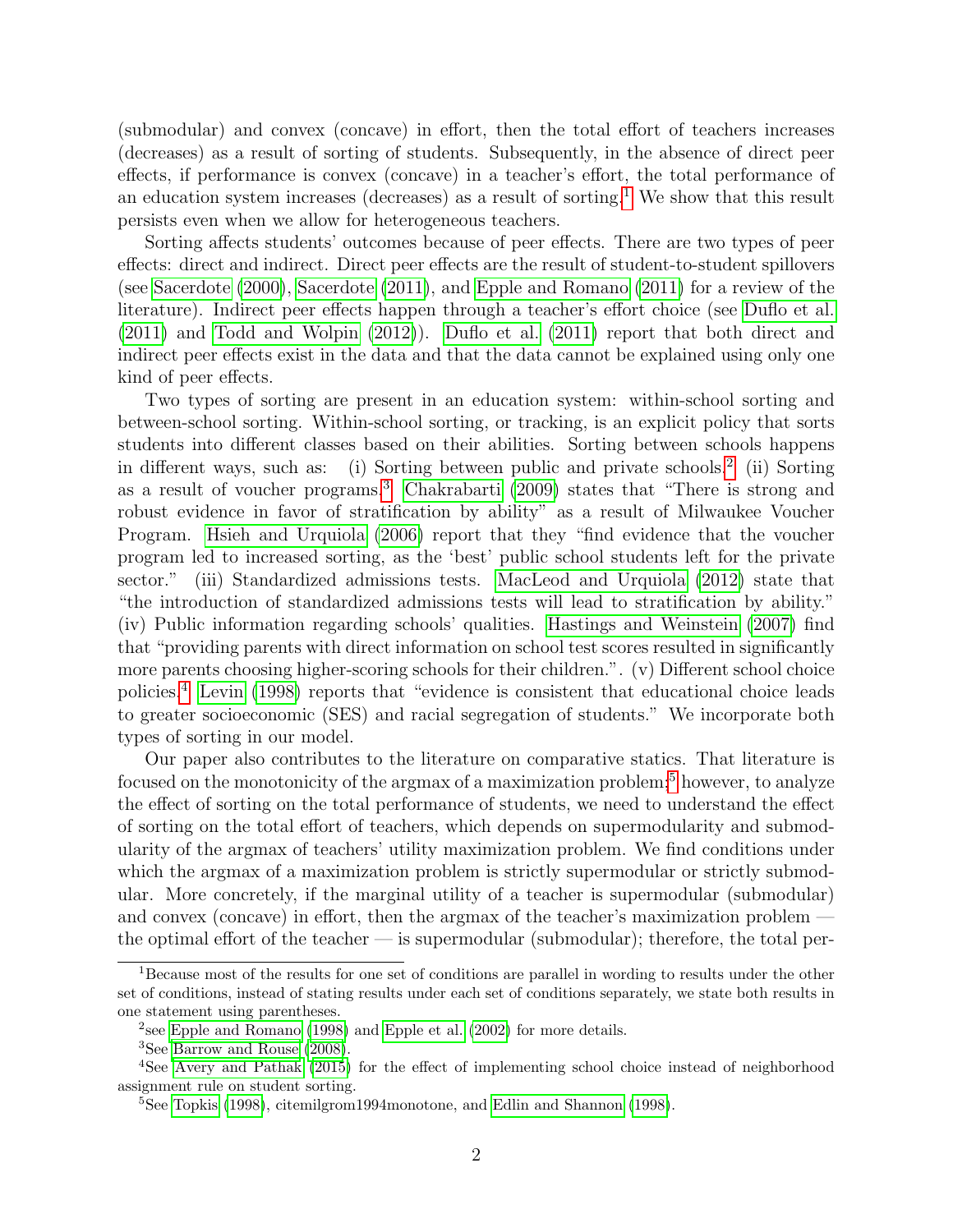formance of all teachers increases (decreases) as a result of sorting students. In the absence of direct peer effects, the only channel through which sorting changes the total/average performance of students is through indirect peer effects. Hence, if teachers are putting in more effort altogether and performance is a convex function in the teacher's effort, then the total/average students' performance increases. On the other hand, if teachers are putting in less effort altogether and performance is a concave function in the teacher's effort, then the total/average students' performance decreases. We state the results for an education system; one can use the same tools to analyze any one-to-many matching with endogenous effort choice and evaluate the effect of different matchings. Moreover, conditions for strict supermodularity (submodularity) of the argmax are derived for a general maximization problem; hence, these results can be used in any maximization problem that has the same structure.

Sorting increases inequality in students' performances; however, if the marginal utility of teachers is supermodular and convex in effort, sorting increases the total/average performance of students. In this situation, sorting is desirable under the Utilitarian welfare function. On the other hand, if the marginal utility of teachers is submodular and concave in effort, sorting decreases the total/average performance of students and increases inequality in students' performances. In this situation, sorting reduces both the Utilitarian welfare function and the Rawlsian welfare function. Affirmative action policies have the opposite effect of sorting, i.e., these policies reduce sorting; therefore, in this situation, affirmative action policies increase both the Utilitarian welfare function and the Rawlsian welfare function.

The effect of sorting on the total/average performance through the channel of indirect peer effects is robust, whether direct peer effects exist, even when teachers are heterogeneous in quality and utility function. Furthermore, if teachers are heterogeneous and classes are sorted, the standard results regarding the benefit of positive assortative matching (PAM) versus negative assortative matching  $(NAM)$  may not hold.<sup>[6](#page-3-0)</sup> We show that even if the performance function of classes and the utility of teachers are supermodular, the total performance of students can be higher under negative assortative matching compared with positive assortative matching. Moreover, inequality is lower under negative assortative matching compared to positive assortative matching. To put it differently, the value of the Utilitarian welfare function and the Rawlsian welfare function are higher under NAM compared with PAM.

The effectiveness of monetary incentives on teachers' effort choices is debated in the literature. There is some evidence of a positive effect of monetary incentives in developing countries [\(Lavy](#page-25-10) [\(2002\)](#page-25-10)). However, in developed countries such as the U.S., the evidence suggests that monetary incentives have an insignificant effect on teachers' effort choices [\(Fryer](#page-25-11) [\(2013\)](#page-25-11)). We consider the U.S. as the main application, i.e., monetary incentives don't affect teachers' effort choices. Under a pay-per-performance system in which a teacher's wage depends on the performance of his/her students, sorting has an impact on the budget of the education system and results in inequality in teachers' salaries. Sorting increases inequality in teachers' salaries when teachers are homogeneous and wage increases are based on students' performances. Sorting increases (decreases) the total payment to teachers if the

<span id="page-3-0"></span> ${}^{6}$ See [Tincani](#page-26-6) [\(2014\)](#page-26-6).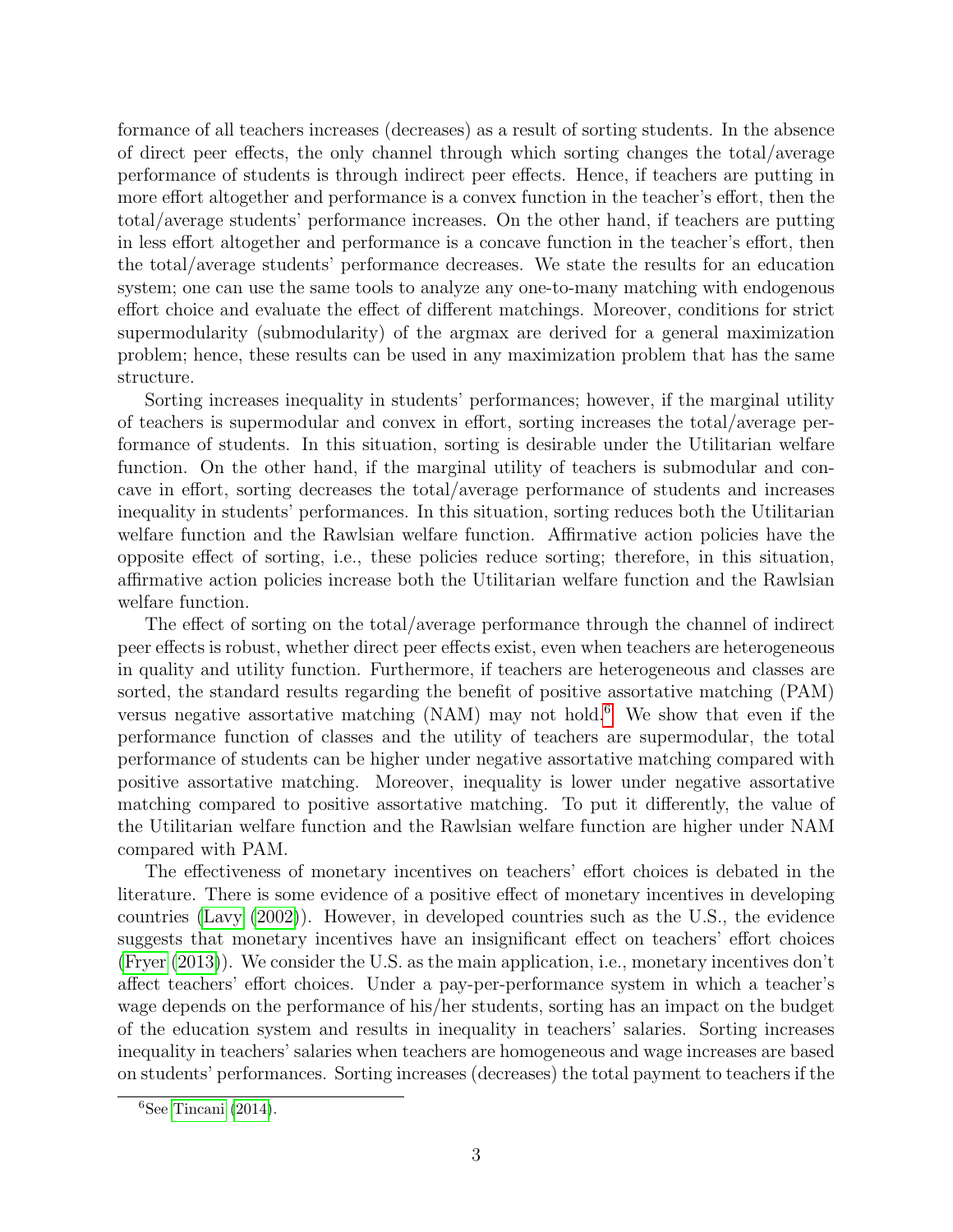total students' performance increases (decreases) and payment to teachers is an increasing and a convex (concave) function of class performance. Our model can incorporate monetary incentives, too. We consider a general utility function that can incorporate monetary incentives; hence, we can analyze the effect of sorting under different monetary incentive systems.

In section [2,](#page-4-0) we set up the model and develop the required mathematical tool to handle the student sorting problem. In section [3,](#page-6-0) we analyze the effect of student sorting on the total effort of teachers by finding conditions on the utility function of teachers such that the argmax of their utility maximization problem is supermodular (submodular). Subsequently in section [4,](#page-11-0) we show how sorting affects students' outcomes under three settings: (1) homogeneous teacher with indirect peer effects, (2) homogeneous teacher with direct indirect peer effects, and (3) heterogeneous teacher with direct and indirect peer effects.

## <span id="page-4-0"></span>2 Model

Let T be a finite set of homogeneous teachers and I a finite set of students, where  $|I| = n|T|$ . A student  $i \in I$  has a type  $\theta_i \in \mathcal{R}_+$ . The type can represent a student's ability, the prior year's test score, parents' education/income, or any other characteristic that affects the students' performance. We interpret type as ability.

A matching is an assignment of students to teachers, denoted by  $\mu: T \to I$ , such that  $|\mu(t)| = n$ , where *n* is the size of the class. Each student is assigned to only one teacher, i.e.,  $\mu^{-1}(i)$  is a function. We denote a class by the profile of types  $\theta \in \mathcal{R}_{+}^{n}$  assigned to it. We denote the class assigned to teacher t by  $\theta^t = (\theta_i)_{i \in \mu(t)}$ .

There is a measure of performance for each student  $i \in \mu(t)$ , denoted by  $p(e_t, \theta_i, \theta^t)$ . We interpret a student's performance as his/her end-of-year test score. There is an aggregate measure of performance for each class t, denoted by  $p(e_t, \theta^t)$ . We consider the aggregate measure of performance for each class as the average performances of students in that class.

Teacher  $t \in T$  chooses an effort  $e_t \in [0,1]$ . Each teacher gets a payment — wage plus bonus — based on the aggregate performance of the class, denoted by  $w(p(e_t, \theta^t))$ .<sup>[7](#page-4-1)</sup> Each teacher t has a utility function  $f(e_t, \theta^t)$ . The utility function is the same for all teachers.<sup>[8](#page-4-2)</sup>  $f(e_t, \theta^t)$  represents the induced utility of a teacher; the utility of a teacher may depend on the performance of his/her class, his/her wage, and the amount of effort he/she exerts.<sup>[9](#page-4-3)</sup> We assume that the wage structure is fixed; hence, if the utility of a teacher depends on the wage, then  $f(e, \theta)$  is the induced utility function for a fixed wage structure. The marginal utility of effort at  $e = 1$  is strictly negative for any class  $\theta$ . The marginal utility of effort at  $e = 0$  is strictly positive for any class  $\theta$ .

<span id="page-4-1"></span><sup>7</sup>Wage can be a constant function.

<span id="page-4-3"></span><span id="page-4-2"></span><sup>8</sup>We relax this assumption in section [4.3.](#page-15-0)

<sup>9</sup>For example, the utility function of a teacher can be the non pecuniary utility that he/she gets from his/her class's performance minus the cost of effort, i.e.,  $f(e, \theta) = u(p(e, \theta)) - c(e)$ . The cost of effort may depend on effort and the class composition, i.e.,  $f(e, \theta) = u(p(e, \theta)) - c(e, \theta)$ . The utility function of a teacher may include the utility he/she gets from wages or bonuses plus the non pecuniary utility that he/she gets from his/her class's performance minus the cost of effort, i.e.,  $f(e, \theta) = u(p(e, \theta)) + v(w(p(e, \theta))) - c(e)$ .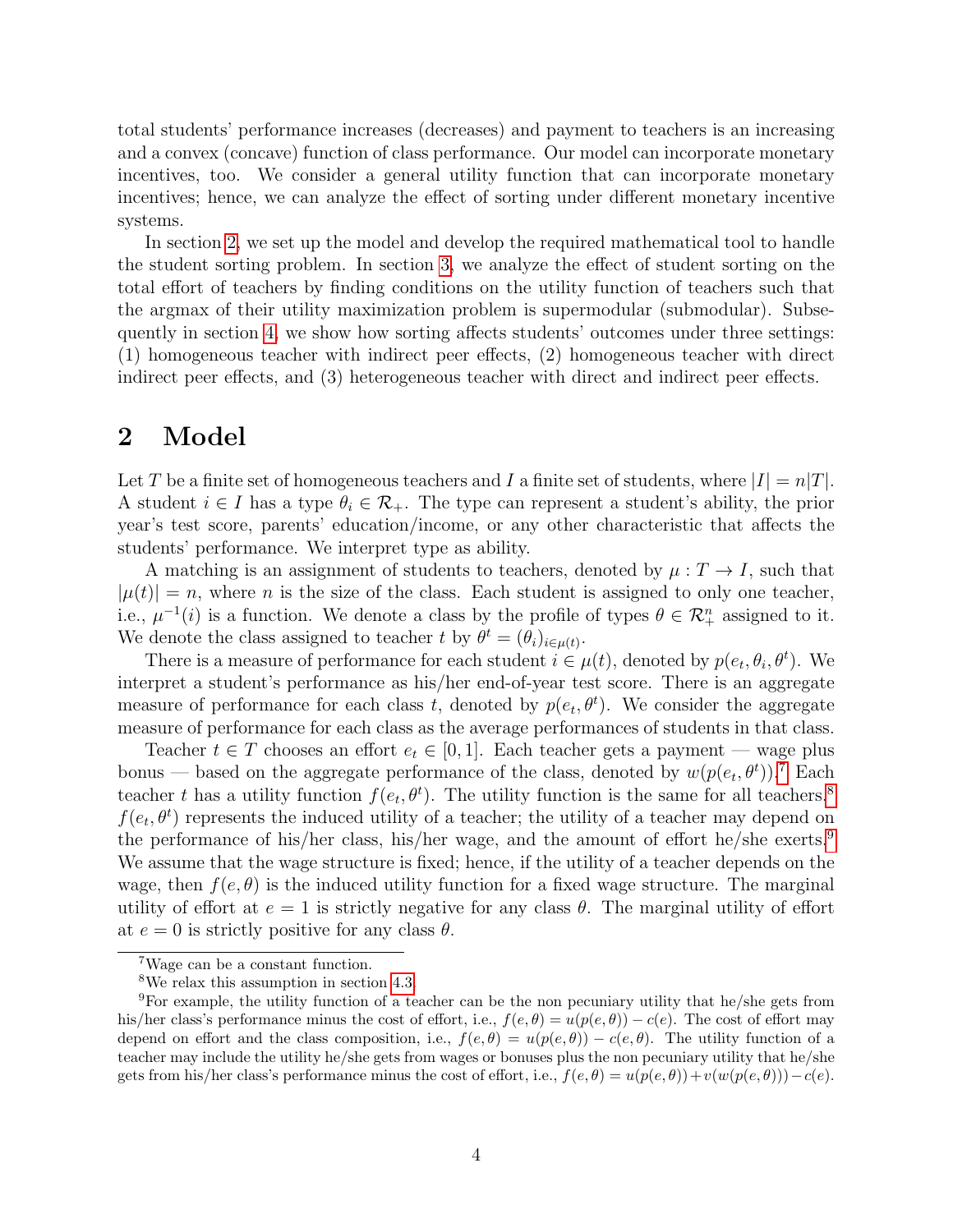We assume that a teacher's utility function and performance of his/her class are symmetric functions in students' type, i.e., any permutation of a class  $\theta$  generates the same performance and utility for a teacher: if  $\theta'$  is a permutation of  $\theta$ , then:

$$
f(e, \theta) = f(e, \theta'), p(e, \theta_i, \theta) = p(e, \theta_i, \theta'), \text{ and } p(e, \theta) = p(e, \theta').
$$

We assume a teacher's utility function and the performance of his/her class are three times continuously differentiable, i.e.,  $f(e, \theta), p(e, \theta) \in \mathcal{C}^3$ .

First, we define sorting of two classes, and then we show the mathematical relationship between sorting and the coordinate-wise maximum and minimum of two classes. We order all the students in the two classes by their types, and then we put the top half of students in one class and bottom half in the other class. This process is called *sorting*.<sup>[10](#page-5-0)</sup>

One-step sorting of two classes is defined as the coordinate-wise maximum and minimum of two classes:

$$
\forall \theta, \theta^{\dagger} : \theta' = \theta \vee \theta^{\dagger}, \theta'' = \theta \wedge \theta^{\dagger},
$$

where for any two vectors  $\theta = (\theta_1, ..., \theta_n), \theta^{\dagger} = (\theta_1^{\dagger})$  $\mathbf{1}^{\dagger},...,\theta_{n}^{\dagger}$ :

$$
\theta \vee \theta^{\dagger} = (max(\theta_1, \theta_1^{\dagger}), ..., max(\theta_n, \theta_n^{\dagger})), \theta \wedge \theta^{\dagger} = (min(\theta_1, \theta_1^{\dagger}), ..., min(\theta_n, \theta_n^{\dagger})).
$$

<span id="page-5-2"></span>Lemma 1 There exists a reordering of two classes such that sorting is achieved by one-step sorting.

#### Proof: In the appendix.

For any class  $\theta$ , define  $\hat{\theta}$  as the reordering of the vector  $\theta$  in descending order, i.e., the permutation of the class in which the first element is the greatest type in the class, the second element is the second greatest type in the class, and so on:  $\tilde{\theta} = (\tilde{\theta}_1, \ldots, \tilde{\theta}_n)$  such that  $\tilde{\theta}_i \ge \tilde{\theta}_{i+1}$   $\forall i = 1, \ldots, n-1$ . Given this reordering of the two classes  $\theta^1, \theta^2$ , define a partial ordering of two classes  $\succeq^*$  as the vector ordering in  $\mathcal{R}^n$ :

<span id="page-5-1"></span>
$$
\theta^1 \succeq^* \theta^2 \Leftrightarrow \tilde{\theta}_i^1 \ge \tilde{\theta}_i^2 \quad \forall i = 1, \dots, n,
$$
\n<sup>(1)</sup>

we call  $\theta^1$  a better class than  $\theta^2$ . Note that after sorting of two classes  $\theta, \theta^{\dagger}$ , the sorted classes  $\theta', \theta'',$  have the following property:

$$
\theta \succeq^* \theta', \theta^{\dagger} \succeq^* \theta', \theta'' \succeq^* \theta, \theta'' \succeq^* \theta^{\dagger}.
$$

We call  $\theta'$  the lower track and  $\theta''$  the higher track. Observe that the higher track is a better class than the lower track.

These two classes can be in one school or in two different schools. The former represents within-school sorting; The latter represents between-school sorting. In between-school sorting, every class in one school is a better class than any class in the other school (based on the partial order  $\succeq^*$  defined in [\(1\)](#page-5-1)). However, we may be unable to order two classes in the

<span id="page-5-0"></span> $10$ This process is called sorting only if the two new classes have different student compositions than they did before sorting.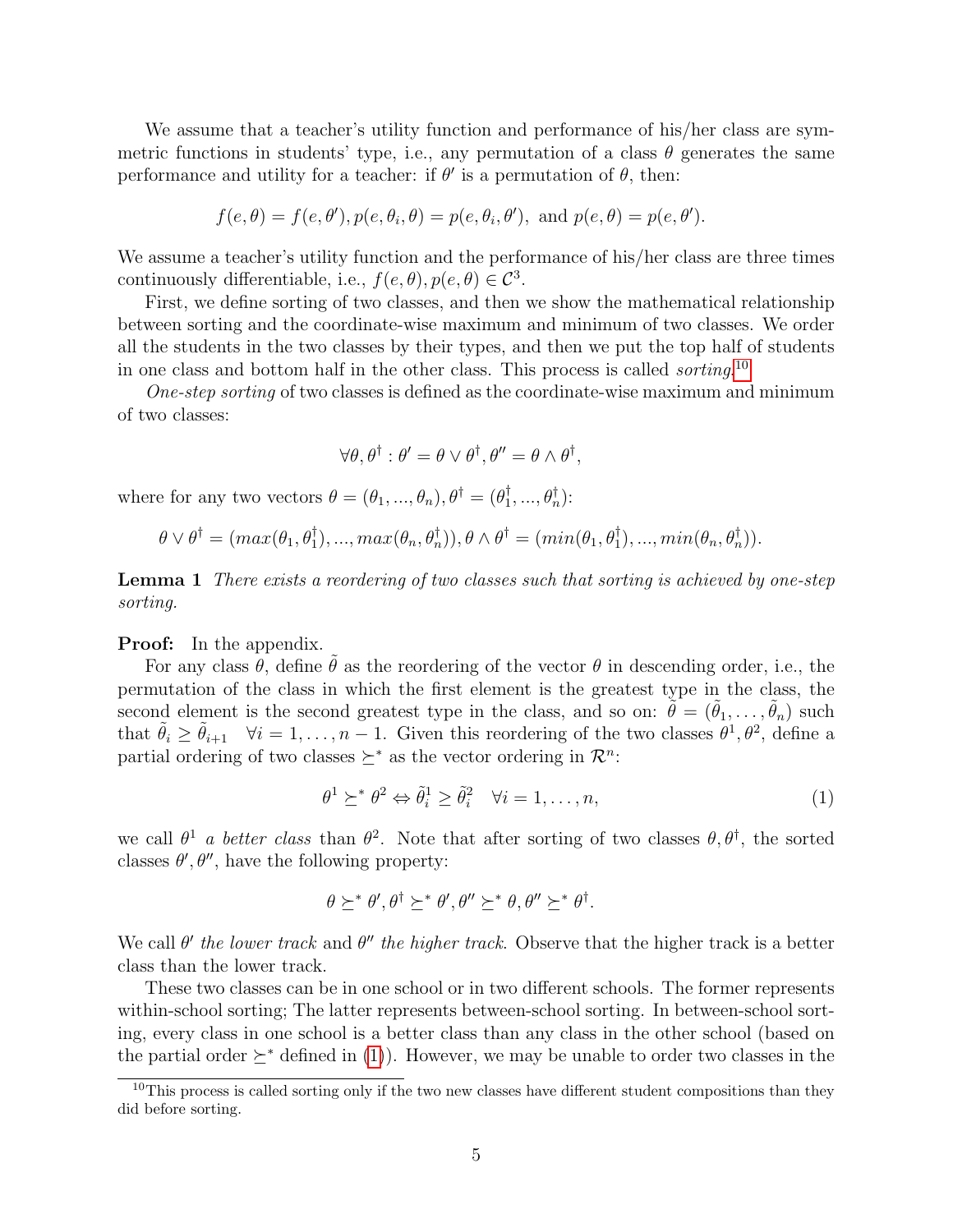same school (based on the partial order  $\succeq^*$ ) after between-school sorting. All the following results hold for both between-school sorting and within-school sorting.

A function  $h : \mathcal{R}^n \to \mathcal{R}$  is supermodular if it is pairwise supermodular in any of its two arguments, i.e., the cross-partial derivatives in any of its two arguments are positive.<sup>[11](#page-6-1)</sup> For example,  $p(e, \theta)$  is supermodular if  $p_{e\theta_i}(e, \theta) \geq 0$ ,  $p_{\theta_i\theta_j}(e, \theta) \geq 0 \quad \forall i, j \in I$ ,  $\forall e, \forall \theta$ . If the performance function is supermodular then two types of complementarities exist: complementarity between effort of the teacher and a student's ability and complementarity between students' abilities. If cross-partials are strictly positive, then the function is strictly supermodular. A function is modular if the cross-partial derivatives in any of its two arguments are zero. For example,  $p(e, \theta)$  is modular if  $p_{e\theta_i}(e, \theta) = 0$ ,  $p_{\theta_i\theta_j}(e, \theta) = 0$ ,  $\forall e \in$  $[0, 1]$   $\forall i, j, \theta_i \in \mathcal{R}_+, \theta_j \in \mathcal{R}_+$ . A function is *submodular* if it is pairwise submodular in any of its two arguments, i.e., the cross-partial derivatives in any of its two arguments are negative. For example,  $p(e, \theta)$  is submodular if  $p_{e\theta_i}(e, \theta) \leq 0$ ,  $p_{\theta_i\theta_j}(e, \theta) \leq 0$   $\forall i, j \in$ I,  $\forall e, \forall \theta$ . If cross-partials are strictly negative, then the function is strictly submodular.

## <span id="page-6-0"></span>3 Characterizing Teachers' Optimal Efforts

In this section, we characterize the conditions under which the argmax of a maximization problem is strictly supermodular or strictly submodular.<sup>[12](#page-6-2)</sup> Furthermore, these conditions determine the effect of sorting on the total effort of teachers. Each teacher maximizes a utility function; the argmax of a teacher's maximization problem is his/her optimal effort, which is unique under the following assumption (Assumption [1\)](#page-6-3). We show that if the marginal utility of effort is supermodular and convex in effort, then the argmax is supermodular. Subsequently, we show that sorting increases the total effort of teachers in this case. Similarly, we show that if the marginal utility of effort is submodular and concave in effort, then the argmax is submodular. We conclude that sorting decreases the total effort of teachers in this case.

#### <span id="page-6-3"></span>Assumption 1

- <span id="page-6-4"></span>i) A teacher's utility function is pairwise supermodular in effort and each student's type, *i.e.*,  $f_{e\theta_i}(e, \theta) \ge 0 \quad \forall i, e \in [0, 1], \theta \in \mathcal{R}_+^n$ .
- <span id="page-6-5"></span>ii) Performance is strictly increasing in the effort of teacher and each student's type, i.e.,  $p_e(e, \theta) > 0, p_{\theta_i}(e, \theta) > 0.$
- <span id="page-6-6"></span>iii)  $f_{ee}(e, \theta) < 0$ , teachers' utility function is strictly concave in effort.

Assumption [1-](#page-6-3)[i](#page-6-4) captures a complementarity between a teacher's effort and a student's type in teacher's utility function. To put it differently, the marginal utility of effort is increasing in a student's type. Assumption [1](#page-6-3)[-ii](#page-6-5) states that the performance of a class increases as the teacher puts in more effort or as the ability of a student increases. Assumption [1-](#page-6-3)[iii](#page-6-6) ensures that a teacher's maximization problem has a unique interior solution given by the

<span id="page-6-1"></span> $11$ See [Topkis](#page-26-5) [\(1998\)](#page-26-5).

<span id="page-6-2"></span><sup>12</sup>We consider only maximization problems that have a unique argmax.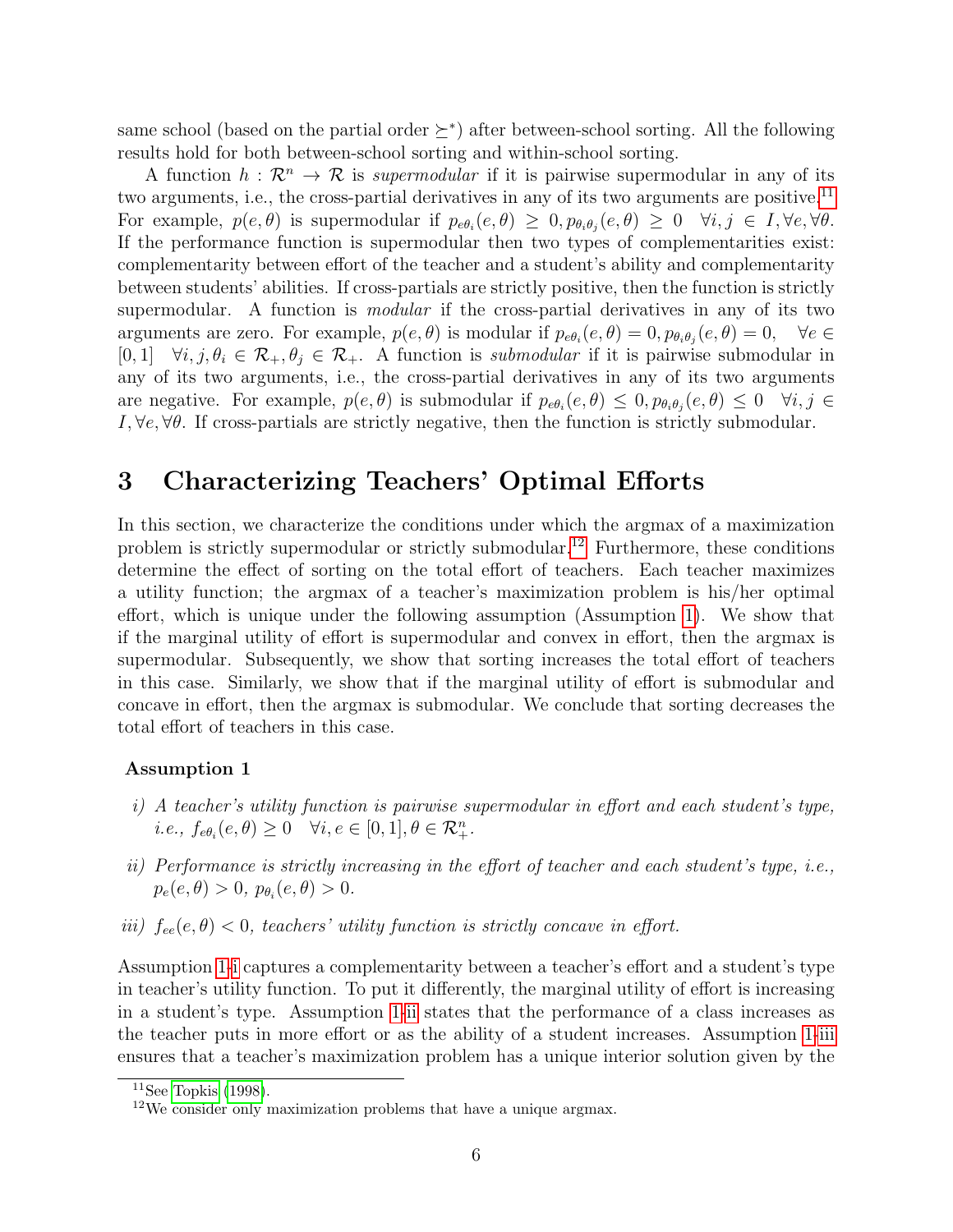first-order condition, i.e., a teacher chooses an effort such that the marginal utility of effort is zero.

<span id="page-7-0"></span>Given Assumption [1,](#page-6-3) increasing a student's type — having a better class — results in a higher effort by the teacher. The following lemma shows this result formally.

**Lemma 2** Given Assumption [1,](#page-6-3) the optimal effort of a teacher  $(e^*(\theta)) = \text{argmax}_{e \in [0,1]} f(e, \theta)$ is increasing in any student's type.

**Proof:** Increasing any student's type in a class results in a better class:  $\theta_i \geq \theta'_i \forall i \Rightarrow \theta \succeq^*$  $\theta'$ . Using the Topkis theorem, we have  $\theta \succeq^* \theta' \Rightarrow e^*(\theta) \geq e^*(\theta')$ .

Consider two classes with two teachers. After sorting, the two teachers are assigned to two new sorted classes, the higher track and the lower track. The teacher assigned to the higher track puts in more effort after sorting because the higher track is a better class compared with both initial classes, based on the partial order defined in [\(1\)](#page-5-1). Sorting increases the effort of the teacher assigned to the higher track and decreases the effort of the teacher assigned to the lower track. Hence, every student in the higher track has a higher performance after sorting, and every student in lower track has a lower performance after sorting. We call this an increase in inequality of students' performances.

<span id="page-7-1"></span>Proposition 1 Given Assumption [1,](#page-6-3) sorting increases inequality in students' performances, i.e., every student in the higher track has a higher performance after sorting, and every student in the lower track has a lower performance after sorting.

Proof: By Lemma [2,](#page-7-0) a teacher's effort increases in the higher track. Because performance is increasing in teacher's effort, every student in the higher track has a higher performance after sorting. Similarly for students in the lower track, performance decreases after sorting.

<span id="page-7-2"></span>COROLLARY 1 Under the Rawlsian welfare function, i.e., Max-Min of all students' performances, sorting decreases welfare.

The effect of sorting on the total performance of students, under standard assumptions used in the literature, is ambiguous.

EXAMPLE 1 (Value-added system) This example is inspired by the value-added measure used in [Koedel et al.](#page-25-12) [\(2015\)](#page-25-12). Suppose  $p(e, \theta_i, \theta) = e\theta_i$  and

<span id="page-7-3"></span>
$$
P(e, \theta) = \frac{1}{n} \left( \sum_{i \in \mu(t)} p(e, \theta_i, \theta) - p'(\theta_i) \right),
$$

where  $p'(\theta_i)$  is student i's last year's test score. This performance function measures the average of a teacher's contribution to the increase in the students' scores from their scores from last year. Consider the following utility function:

$$
f(e, \theta) = u(P(e, \theta)) - c(e).
$$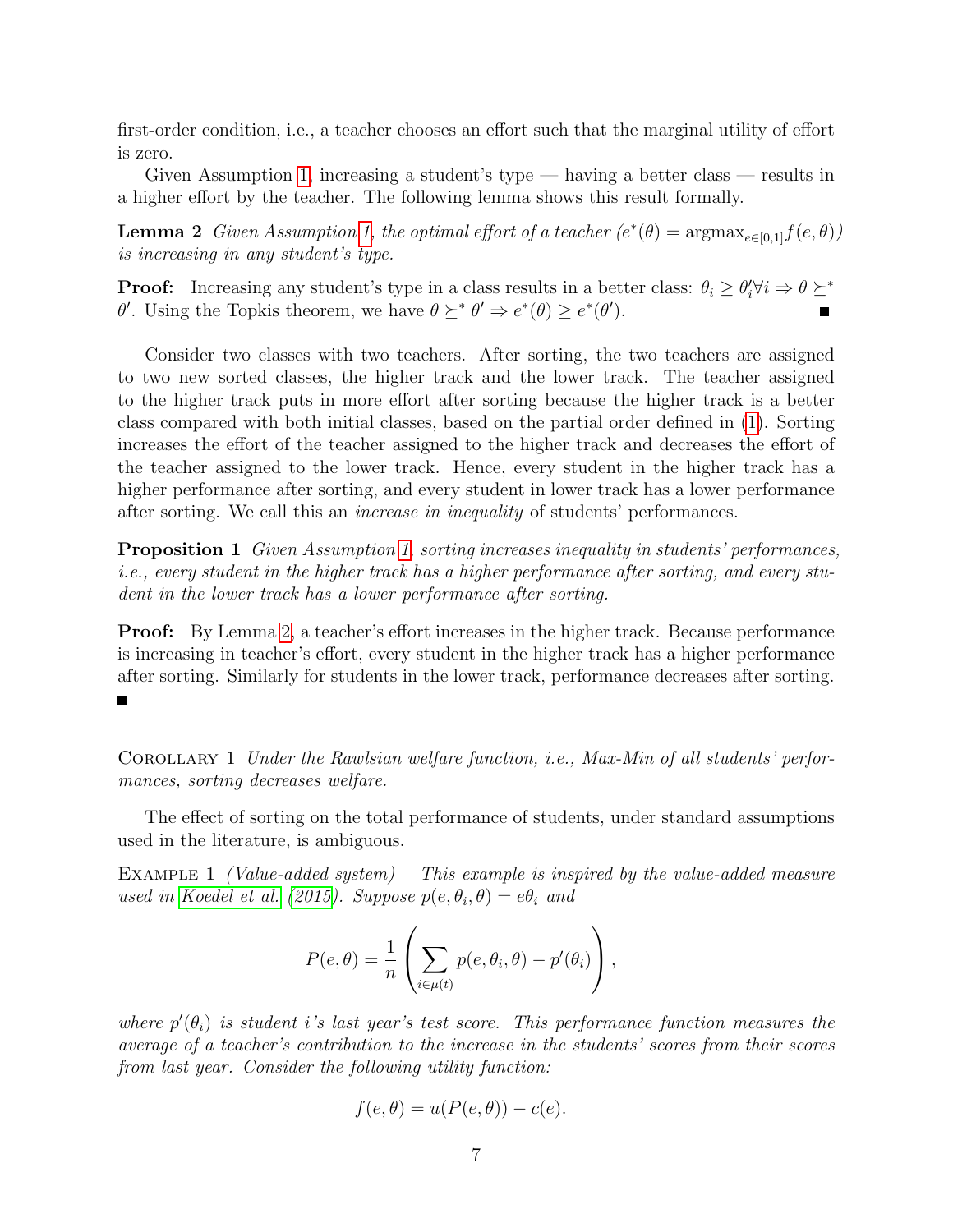Suppose  $u'(.) > 0$ ,  $u''(.) < 0$ ,  $c'(.) > 0$ ,  $c''(.) \geq 0$ , and  $c'''(.) \geq 0$ .

If  $u'''(.) \leq 0$ , then sorting decreases the total performance of students; however, if  $u'''(.) \geq \zeta^{13}$  $u'''(.) \geq \zeta^{13}$  $u'''(.) \geq \zeta^{13}$ , then sorting increases the total performance of students. (The proof is in the appendix.)

To understand the effect of sorting on the average/total performance of students, first we need to analyze another problem: What is the effect of sorting on the total effort of teachers? In the following theorem, we show that if the marginal utility of effort is supermodular and convex in effort, then the argmax of a teacher's utility maximization problem — the optimal effort of a teacher — is strictly supermodular. Under this condition, sorting increases the total effort of teachers. Similarly, if the marginal utility of effort is submodular and concave in effort, then the argmax of the teacher's utility maximization problem — the optimal effort of a teacher — is strictly submodular.

<span id="page-8-0"></span>Condition 1 The marginal utility of effort is supermodular and convex in effort:

 $f_{e\theta_i\theta_j}(e,\theta) \geq 0, f_{ee\theta_i}(e,\theta) \geq 0, f_{eee}(e,\theta) \geq 0, \forall e \in [0,1], i, j, \theta_i \in \mathcal{R}_+, \theta_j \in \mathcal{R}_+,$ 

with at least one strict inequality.

<span id="page-8-1"></span>Condition 2 The marginal utility of effort is submodular and concave in effort:

 $f_{e\theta_i\theta_j}(e,\theta) \leq 0, f_{ee\theta_i}(e,\theta) \leq 0, f_{eee}(e,\theta) \leq 0, \forall e \in [0,1], i, j, \theta_i \in \mathcal{R}_+, \theta_j \in \mathcal{R}_+,$ 

with at least one strict inequality.

#### <span id="page-8-2"></span>Theorem 1

- 1. If Condition [1](#page-8-0) is satisfied, then the optimal effort is strictly supermodular.
- 2. If Condition [2](#page-8-1) is satisfied, then the optimal effort is strictly submodular.

#### **Proof:** In the appendix.

Theorem [1](#page-8-2) holds under weaker conditions, which we characterize in the appendix.

The following thought experiment shows the effect of each inequality in Condition [1](#page-8-0) on the teacher's total effort. Consider a teacher assigned to two identical classes. The teacher chooses an effort level such that the marginal utility of effort is zero,  $e^*$  in Figure [1,](#page-9-0) for both classes. Hence, the total effort is  $2e^*$ . After sorting, the teacher's marginal utility changes in both classes. More concretely, the teacher's marginal utility in the higher track shifts upward and in the lower track shifts downward at  $e^*$ . Suppose these two shifts are equal, i.e.,  $s_1 = s_2$  in Figure [1.](#page-9-0) Because the marginal utility of effort is convex, recall that  $f_{eee}(e, \theta) \geq 0$ , the increase in the teacher's optimal effort in the higher track is more than the decrease in the teacher's optimal effort in the lower track, i.e.,  $e_h - e^* \ge e^* - e_l$  in Figure [1,](#page-9-0) with strict inequality if the marginal utility of effort is strictly convex.

On top of that,  $f_{e\theta_i\theta_j}(e, \theta) \geq 0$  ensures that the marginal utility of effort is supermodular in students' type. Therefore, the upward shift in the marginal utility function in the higher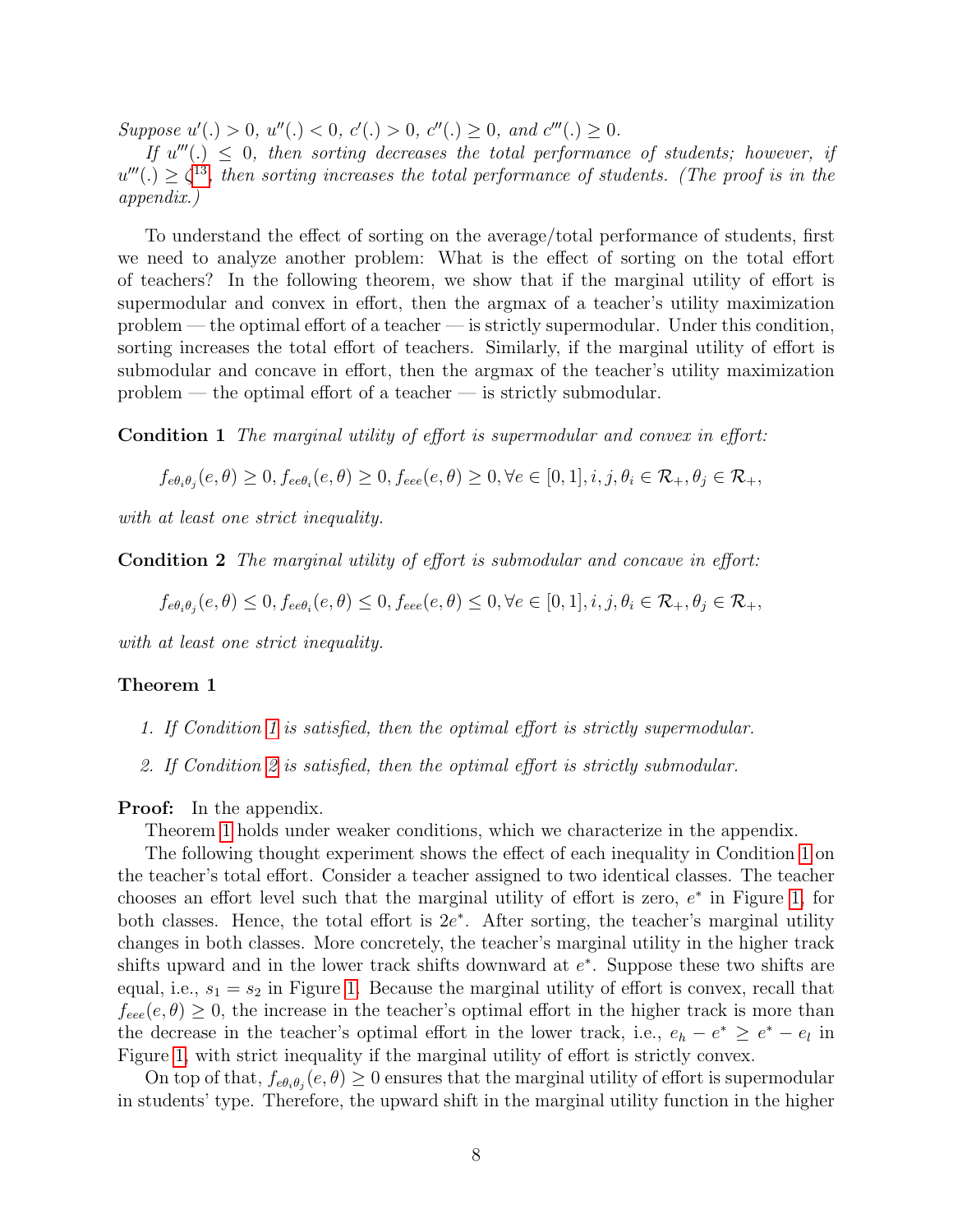

<span id="page-9-0"></span>Figure 1: The teacher's marginal utility of effort is convex.



<span id="page-9-1"></span>Figure 2: The teacher's marginal utility of effort is pairwise supermodular in students' type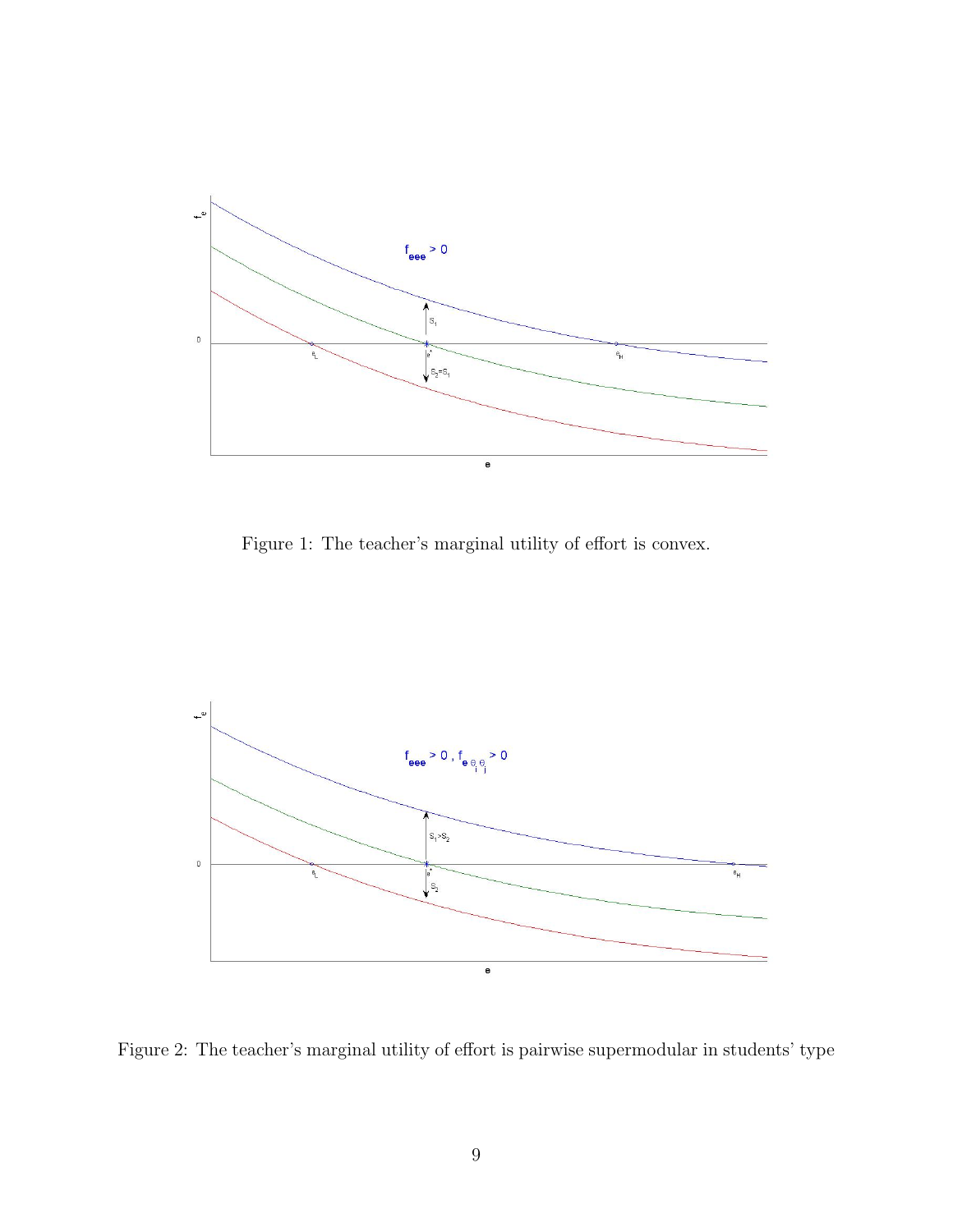

<span id="page-10-1"></span>Figure 3: The teacher's marginal utility of effort is pairwise supermodular in the teacher's effort and student's type.

track is greater than or equal to the downward shift in the teacher's marginal utility of effort in the lower track,  $s_1 \geq s_2$  in Figure [2.](#page-9-1) This implies that  $e_h - e^* \geq e^* - e_l$  in Figure [2,](#page-9-1) with strict inequality if the marginal utility of effort is strictly supermodular.

 $f_{ee\theta_i}(e, \theta) \geq 0$  ensures that the slope of the marginal utility of effort for the teacher in the higher track is greater than or equal to the slope of the marginal utility of effort for the teacher in the lower track. To put it differently, in Figure [3,](#page-10-1) the marginal utility of effort for the higher track is flatter than the marginal utility of effort before sorting, which is flatter than the marginal utility of effort for the lower track. Hence, the teacher's optimal effort in the lower track,  $e_l^*$ , is to the right of  $e_l$ , and the teacher's optimal effort in the higher track,  $e_h^*$ , is to the right of  $e_h$ . Therefore,  $e_h^* - e^* \ge e^* - e_l^*$  with strict inequality if  $f_{ee\theta_i}(e, \theta) \geq 0$  holds with strict inequality. To conclude, each of the three inequalities in Condition [1](#page-8-0) ensure that the total effort of the teacher increases after sorting. We state the result for any initial class composition in the following proposition.

#### <span id="page-10-2"></span>Proposition 2

- 1. Given Condition [1,](#page-8-0) sorting strictly increases the total effort of teachers.
- 2. Given Condition [2,](#page-8-1) sorting strictly decreases the total effort of teachers.

#### Proof:

1. By Lemma [1,](#page-5-2) sorting is the result of repeating the one-step sorting process. At each step, by Theorem [1,](#page-8-2) the total effort strictly increases if a class composition changes. Hence, sorting strictly increases the total effort of teachers.

<span id="page-10-0"></span> $^{13}\zeta$  >  $max\{-u''(.)\left(\frac{2n}{e}\right), c'''\}$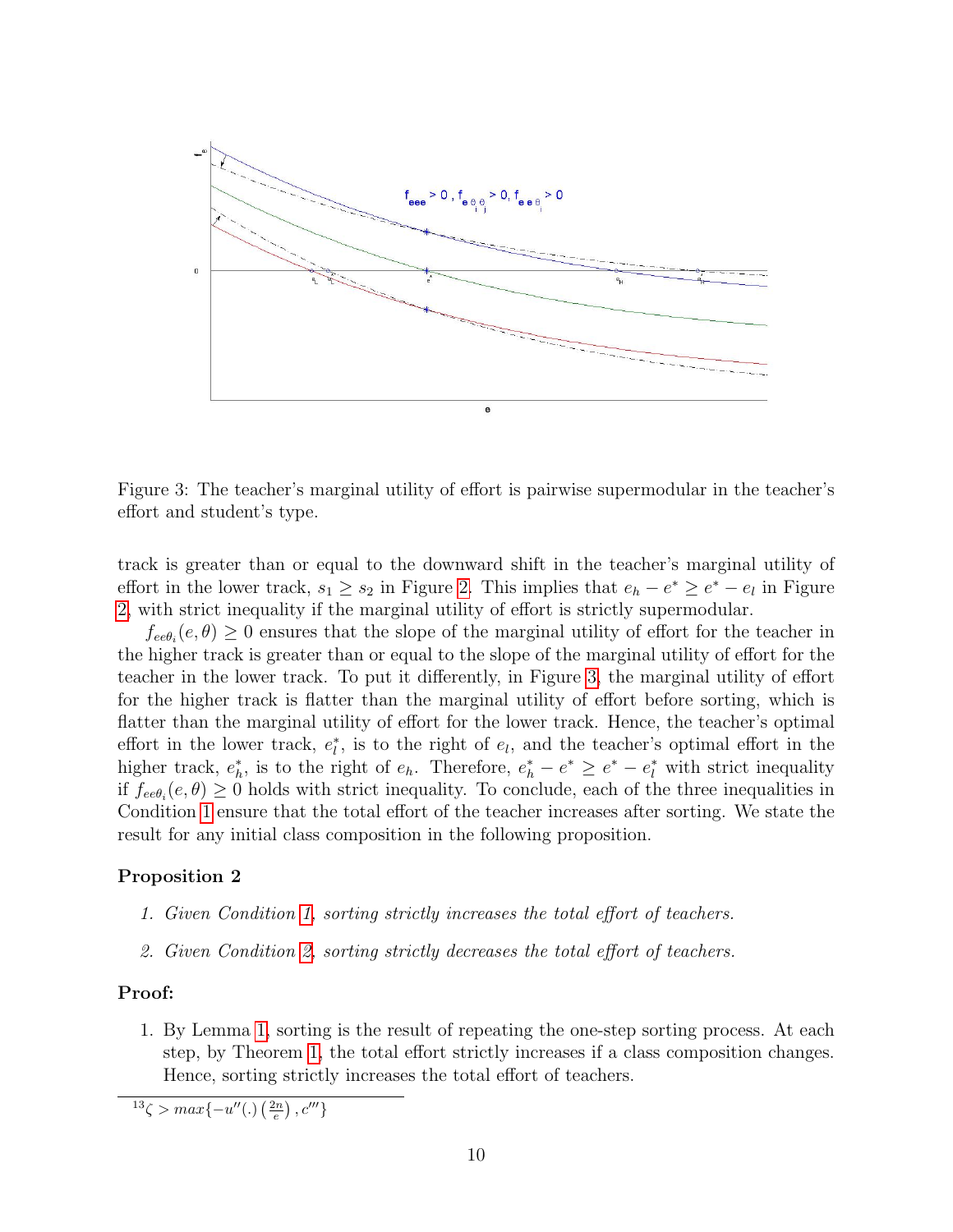2. By Lemma [1,](#page-5-2) sorting is repeating the one-step sorting process. At each step, by Theorem [1,](#page-8-2) the total effort strictly decreases if a class composition changes. Hence, sorting strictly decreases the total effort of teachers.

 $\blacksquare$ 

## <span id="page-11-0"></span>4 Impact of Sorting on Students' Performances

In this section, we characterize the effect of sorting on the average of students' performances under three different settings: (1) only indirect peer effects exist; (2) both direct and indirect peer effects exist; and (3) teachers are heterogeneous in quality and utility function, and both direct and indirect peer effects exist.

First, we consider a setting with homogeneous teachers and without direct peer effects. The only impact of sorting on students' performances is through indirect peer effects. Using the characterization of the total effort of teachers after sorting, we can characterize the effect of sorting on the average of students' performances. If teachers are putting in more (less) effort in total and the performance function is convex (concave) in effort, then the total/average students' performance increases (decreases). This setting allows us to isolate the effect of teachers' effort and the role of the curvature of the teachers' marginal utility function in answering our main question: Does sorting increase or decrease the average performances of students? Is sorting a desirable outcome based on the utilitarian welfare criterion?

Second, we consider a setting with both direct and indirect peer effects with homogeneous teachers. [Duflo et al.](#page-25-1) [\(2011\)](#page-25-1) report that both direct and indirect peer effects exist in the data and that excluding either is inconsistent with their data. Sorting has two effects on the average of students' performances. If both effects go in the same direction then we can determine whether sorting increases or decreases the average of students' performances. However, if these two effects go in opposite directions, then the effect of sorting depends on the magnitude of each effect; we provide a general method to evaluate the effect of sorting on average students' performances in this case.

Third, we consider a general environment in which teachers have different qualities and utility functions, and both direct and indirect peer effects exist. We show that  $-$  by extending Assumption [1,](#page-6-3) Condition [1,](#page-8-0) and Condition [2](#page-8-1) to include teachers' type — the previous results are robust. Furthermore, if classes are ordered by the partial ordering  $\succ^*$ defined in [\(1\)](#page-5-1), we can analyze the welfare implications of positive assortative matching (PAM) of teachers and classes compared with negative assortative matching (NAM) of teachers and classes. The curvature of the marginal utility of effort of teachers has an important impact on this welfare comparison. There are simple examples in which the usual results about the benefits of PAM compared with NAM don't hold. More precisely, in these examples, switching from PAM to NAM decreases the inequality and increases the average performances of students, i.e., increases both the utilitarian welfare function and the Rawlsian welfare function.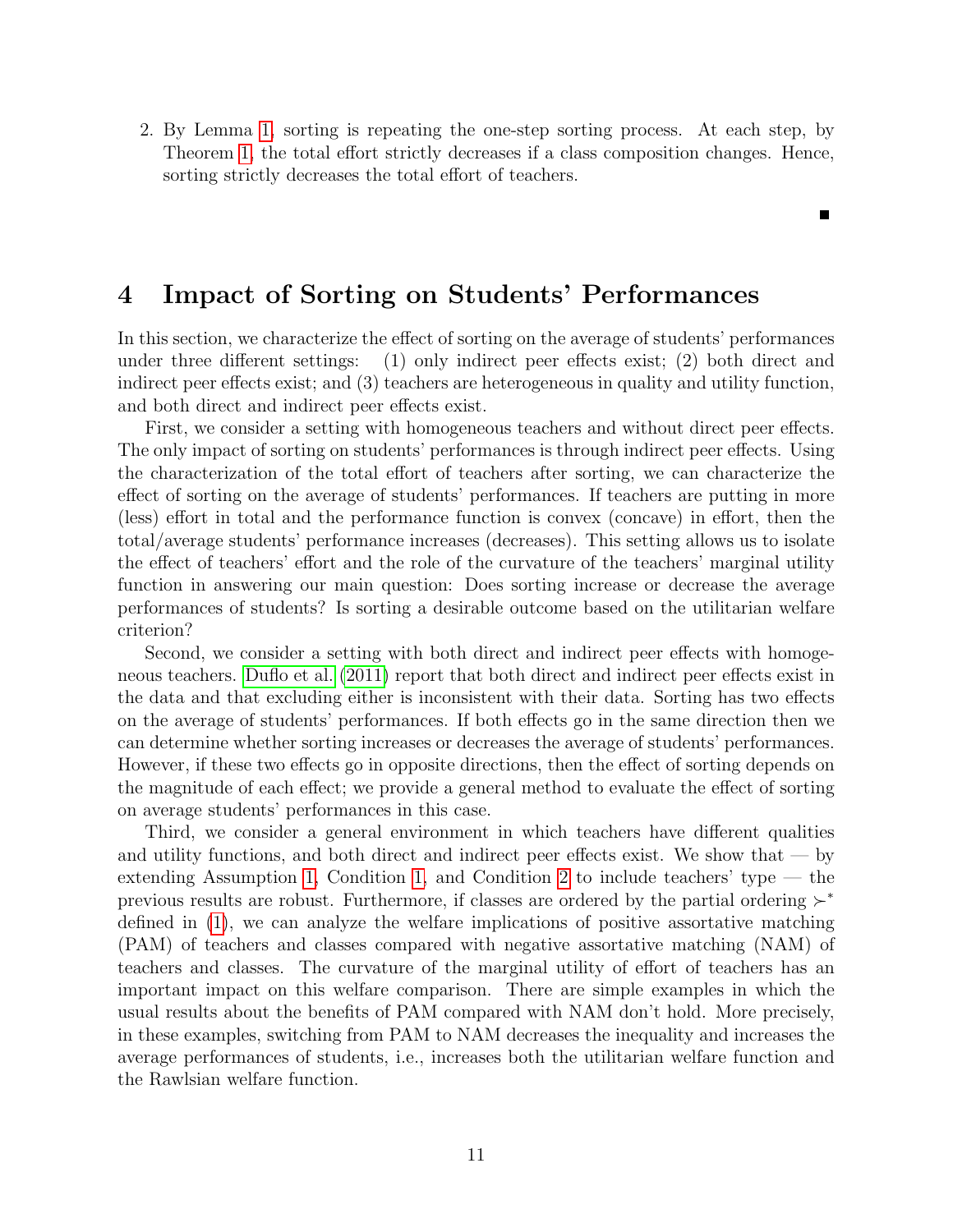#### 4.1 Indirect Peer Effects

Consider an environment in which all teachers have the same quality and utility function. Suppose there is no direct peer effect.<sup>[14](#page-12-0)</sup> What is the effect of sorting on the total students' performance in this environment? Can we increase the average performance of students by changing the composition of the classes? In other words, which matching of students to classes maximizes the total performance of students? In this subsection,we show that the answers to these question depend on the curvature of the marginal utility of effort of teachers. More concretely, if Condition [1](#page-8-0) is satisfied and performance is convex in effort, sorting increases the total performance of students, i.e., sorting is a desirable outcome based on the utilitarian criterion. On the other hand, if Condition [2](#page-8-1) is satisfied and performance is concave in effort, sorting is the least desirable matching of students to classes under both the utilitarian and the Rawlsian criteria.

Suppose there is no direct peer effect, i.e.,  $p_{e\theta_i}(e, \theta) = 0$ ,  $p_{\theta_i\theta_j}(e, \theta) = 0 \ \forall e \in [0, 1], i, j, \theta_i \in$  $\mathcal{R}_+$ ,  $\theta_j \in \mathcal{R}_+$ . Then, the only effect of sorting on students' performances is through indirect peer effects. The direction of indirect peer effects depends on whether Condition [1](#page-8-0) is satisfied and performance is convex in effort or Condition [2](#page-8-1) is satisfied and performance is concave in effort. Under the former, teachers put in more effort in total, and the composition of classes for a fixed level effort doesn't affect the total performance of these classes; therefore, sorting increases the total performance. Under the latter, teachers put in less effort in total; hence, sorting decreases total performance.

#### <span id="page-12-1"></span>Theorem 2

- 1. If Condition [1](#page-8-0) holds and performance is modular and convex in effort, sorting strictly increases the total performance of students.
- 2. If Condition [2](#page-8-1) holds and performance is modular and concave in effort, sorting strictly decreases the total performance of students.

**Proof:** In the appendix.

The proof specifies a general method for analyzing other situations as well; for example, when Condition [1](#page-8-0) is satisfied but performance is concave in effort. Simply put, if equation [\(5\)](#page-21-0) defined in the appendix is positive (negative), then sorting increases (decreases) the total performance.

Note that even when there is no direct peer effect and the total effort of teachers increases, the total performance may increase or decrease by sorting. For example, consider two teachers who exert the same level of effort for two identical classes; one teacher increases his/her effort by an amount equal to the amount by which the other teacher decreases his/her effort. The total performance of these two classes (strictly) increases if the performance function is (strictly) convex and (strictly) decreases if the performance function is (strictly) concave.

If Condition [1](#page-8-0) holds and performance is modular and convex in effort, the effect of sorting depends on the welfare function that we use, i.e., based on different welfare objectives sorting maybe desirable or undesirable. If Condition [2](#page-8-1) holds and performance is

<span id="page-12-0"></span> $14$ See [Foster](#page-25-13) [\(2006\)](#page-25-13).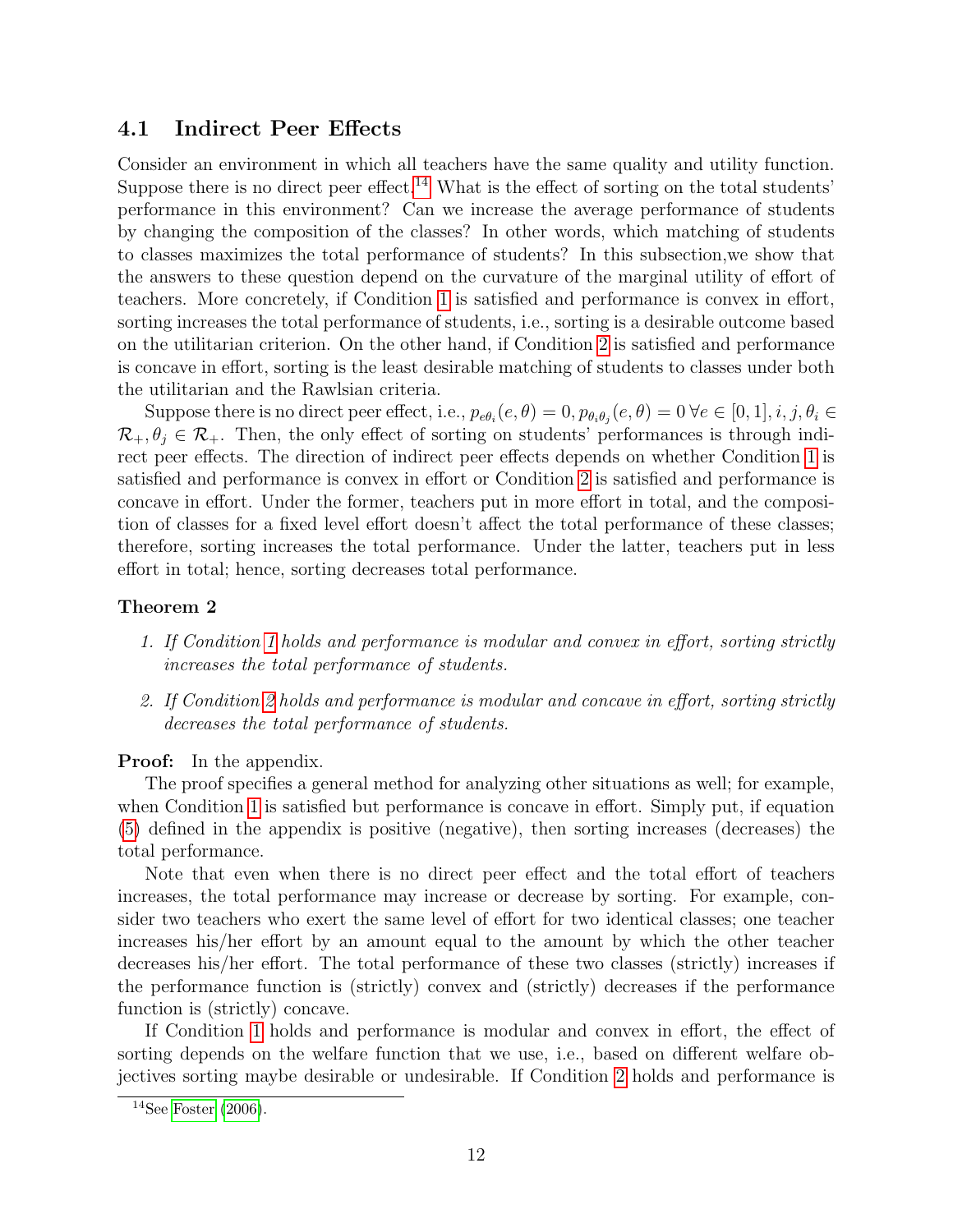modular and convex in effort, sorting results in the worst classes' compositions among all other classes' compositions. Therefore, a policymaker needs to consider the curvature of a teacher's marginal utility of effort in order to make a decision that increases or decreases the sorting of students.

#### Corollary 2

- 1. If condition [1](#page-8-0) holds and performance is modular and convex in effort, sorting improves the utilitarian welfare function but decreases the Rawlsian welfare function.
- 2. If condition [2](#page-8-1) holds and performance is modular and concave in effort, sorting decreases both the utilitarian welfare function and the Rawlsian welfare function.

Because sorting changes the performance of classes, under a pay-per-performance system, sorting has an effect on the total payment to teachers — budget of an education system — and on inequality in payments to teachers. For example, under the value-added system in the U.S. education system, tracking increases teachers' income inequality; however, it may increase or decrease the average payment to teachers. The following corollary states these effects formally.

#### Corollary 3

- <span id="page-13-1"></span>1. If Condition [1](#page-8-0) holds, performance is modular and convex in effort, and payment to teachers is an increasing and convex function of class performance, then sorting strictly increases the total payment to teachers.
- 2. If Condition [2](#page-8-1) holds, performance is modular and concave in effort, and payment to teachers is an increasing and concave function of class performance, then sorting strictly decreases the total payment to teachers.
- 3. If payment to teachers is an increasing function of class performance, then sorting strictly increases inequality in teachers' payments.

### 4.2 Direct and Indirect Peer Effects

Suppose both direct and indirect peer effects are present. Direct and indirect peer effects may affect the total performances of students after sorting in the same direction or in opposite directions. If both direct and indirect peer effects increases (decrease) the total performances of students, then the effect of sorting is clear, which we state in the following theorem. On the other hand, if they have the opposite effect on the total performances of students, then the effect of sorting on the total performance depends on the magnitude of direct versus indirect peer effects. We provide a general method to evaluate the effect of sorting on the total performances of students when the direct and indirect peer effects have the opposite effect on the total performances of students.

#### <span id="page-13-0"></span>Theorem 3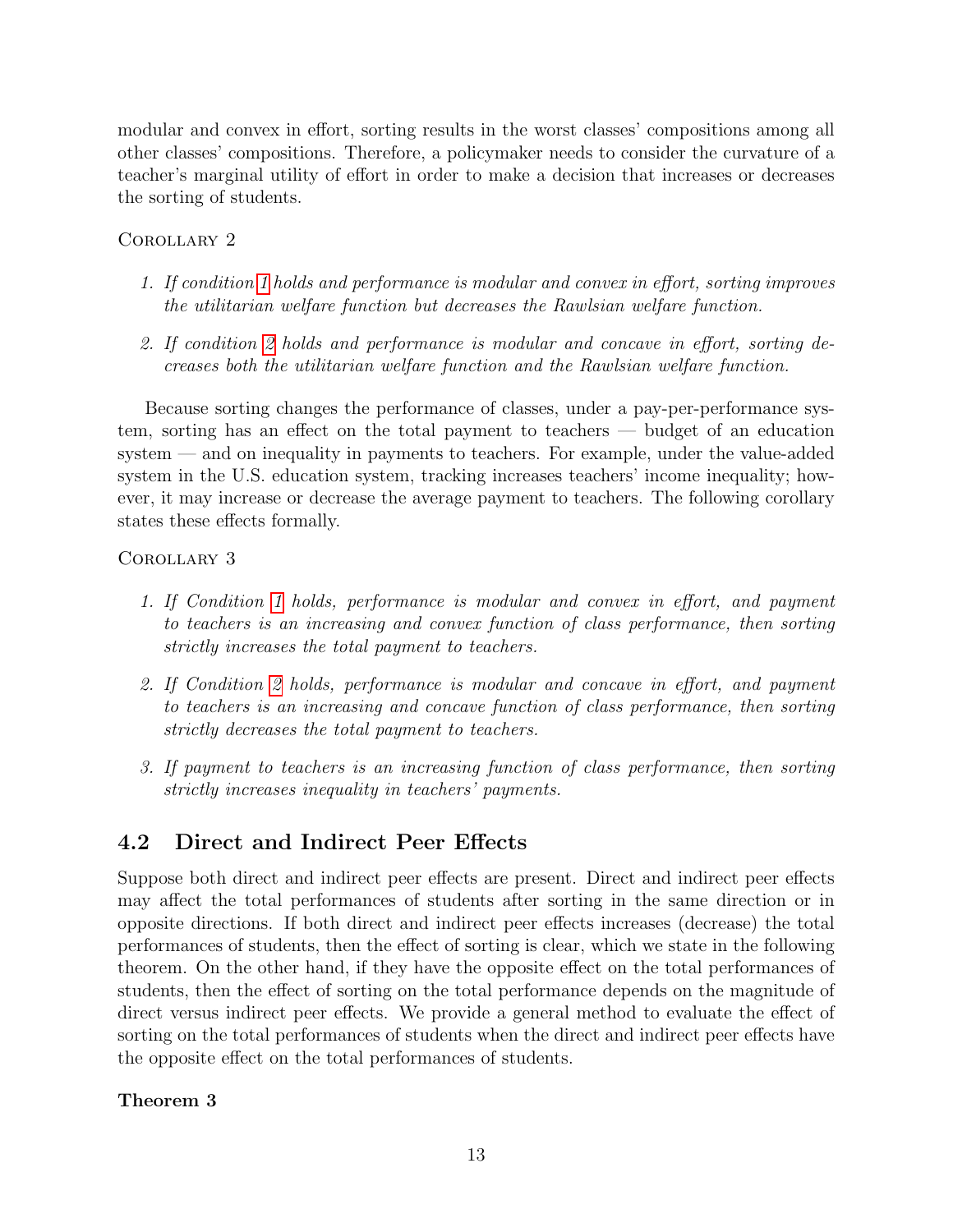- 1. If Condition [1](#page-8-0) holds and performance is increasing, supermodular, and convex in effort, sorting strictly increases the total performance of students.
- 2. If Condition [2](#page-8-1) holds and performance is increasing, submodular, and concave in effort, sorting strictly decreases the total performance of students.

#### Proof: In the appendix.

Note that Proposition [1](#page-7-1) and Corollary [1](#page-7-2) hold in this subsection. Hence, sorting increases inequality in students' performance.

#### Corollary 4

- 1. If Condition [1](#page-8-0) holds and performance is increasing, supermodular, and convex in effort, sorting improves the utilitarian welfare but decreases the Rawlsian welfare.
- 2. If Condition [2](#page-8-1) holds and performance is increasing, submodular, and concave in effort, sorting decreases both the utilitarian welfare and the Rawlsian welfare.

Consider a situation in which sorting increases the total performances of students because of direct peer effects but decreases the total performances of students because of indirect peer effects. The effect of sorting on the total performance depends on the magnitude of these two forces. A general method for finding the effect of the tradeoff between direct and indirect peer effects for any performance function  $p(e, \theta)$  and any utility function  $f(e, \theta)$  is:

**Step 1:** Use equation [\(7\)](#page-22-0) in the appendix to find the sign of the function  $\Psi(e, \theta)$ , which is defined in equation [\(7\)](#page-22-0) in the appendix.

**Step 2:** If  $\Psi(e, \theta)$  is positive everywhere, then sorting increases the total performance; if  $\Psi(e, \theta)$  is negative everywhere, then sorting decreases the total performance (proof in the appendix).

**Step 3:** If the sign of  $\Psi(e, \theta)$  is unclear for all effort levels and class compositions, we can find the sign of  $\Psi(e, \theta)$  for a given level of effort and a given class composition. If  $\Psi(e, \theta)$ is positive, then sorting increases the total performance at the given effort level and class composition; if  $\Psi(e, \theta)$  is negative, then sorting decreases the total performance at the given effort level and class composition.

In Theorems [2](#page-12-1) and [3,](#page-13-0) we used Assumption [1;](#page-6-3) specifically, we used the assumption that  $p_{\theta_i} \geq 0$  and  $f_{e\theta_i} > 0$ . Note that we can define the order on  $\theta_i$  such that  $p_{\theta_i} \geq 0$  holds. To put it differently, assumption of  $p_{\theta_i} \geq 0$  is without loss of generality; however, the assumption that both  $p_{\theta_i}$  and  $f_{e\theta_i}$  are strictly positive is not without loss of generality. One can relax this assumption: suppose teachers prefer low-ability students, i.e., suppose  $f_{e\theta_i} < 0$ . Then the optimal effort of a teacher is decreasing in a student's type. Moreover, we can use the general method, i.e., finding the sign of  $\Psi(e, \theta)$ , to determine the effect of sorting on the total performance of students in this situation.

Using the results from Theorem [3,](#page-13-0) we can specify the effect of sorting on the teachers' payment when both direct and indirect peer effects exist.

Corollary 5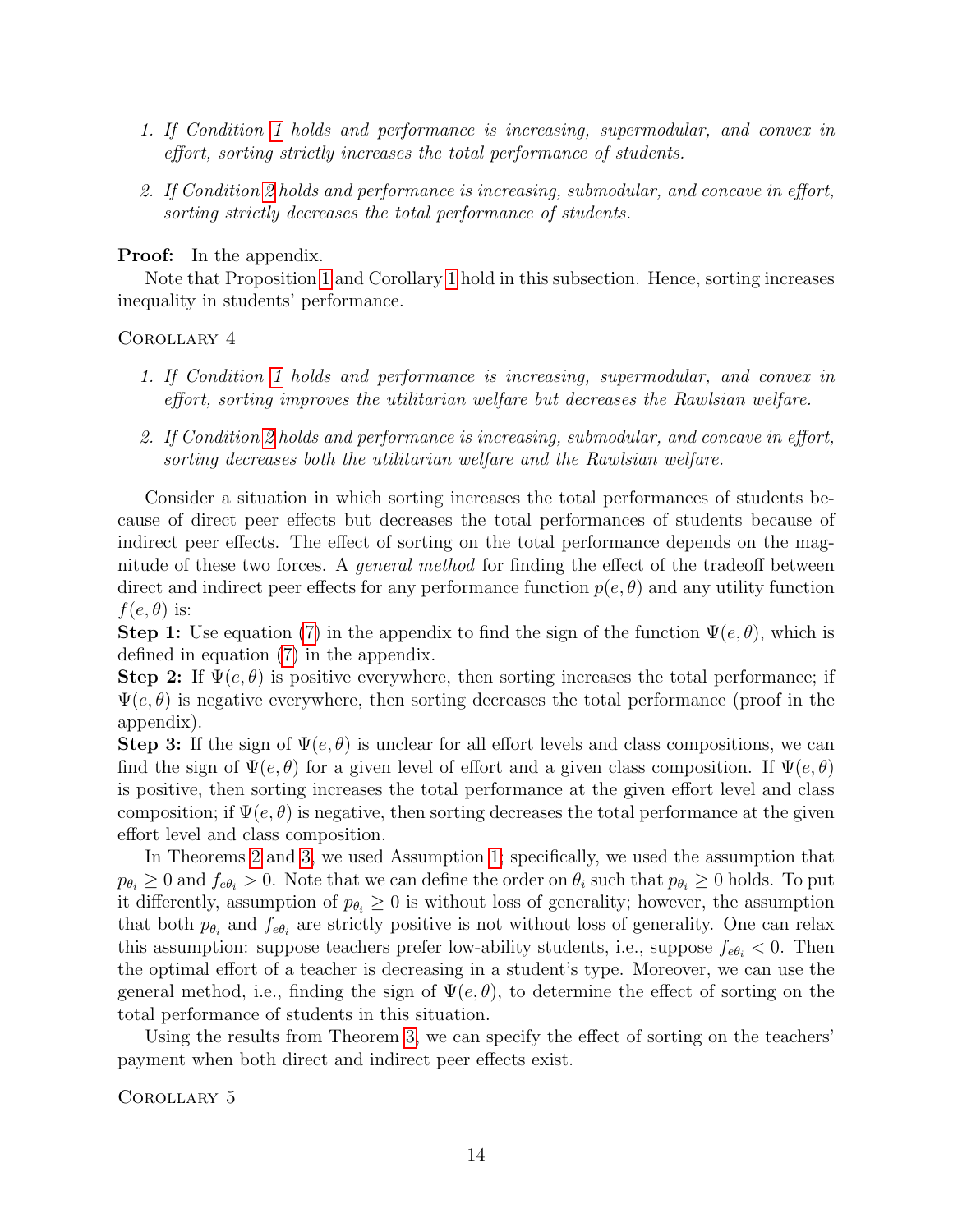- 1. If Condition [1](#page-8-0) holds, performance is increasing and supermodular, and payment to teachers is an increasing and convex function of class performance, then sorting strictly increases the total payment to teachers.
- 2. If Condition [2](#page-8-1) holds, performance is increasing and submodular, and payment to teachers is an increasing and concave function of class performance, then sorting strictly decreases the total payment to teachers.
- 3. If payment to teachers is an increasing function of class performance, then sorting strictly increases inequality in teachers' payments.

#### <span id="page-15-0"></span>4.3 Heterogeneous Teachers and Direct and Indirect Peer Effects

Suppose each teacher has a quality — teacher's type —  $q_t \in \mathcal{R}_+$  that enters the performance function and teachers' utility function, i.e., teachers' utility function is  $f(e, q, \theta)$  and the performance of a class is  $p(e, q, \theta)$ . We extend Assumption [1](#page-8-0) and Conditions 1 and [2](#page-8-1) to include the teachers' type as well.

<span id="page-15-1"></span>Assumption 2 A teacher's utility function is pairwise supermodular in effort and the teacher's type, i.e.,  $f_{eq}(e, q, \theta) \ge 0 \quad \forall e \in [0, 1], q \in \mathcal{R}_+, \theta \in \mathcal{R}_+^n$ .

<span id="page-15-2"></span>Condition 3 The marginal utility of effort is supermodular and convex in effort, i.e.,

 $f_{eq\theta_i} \geq 0, f_{eq\theta_i} \geq 0, f_{e\theta_i\theta_j} \geq 0, f_{ee\theta_i} \geq 0, f_{eee} \geq 0, \forall e \in [0, 1], \forall \theta \in \mathcal{R}_+^n, \forall q \in \mathcal{R}_+,$ 

with at least one strict inequality.

<span id="page-15-3"></span>Condition 4 The marginal utility of effort is submodular and concave in effort, i.e.,

 $f_{eq\theta_i} \leq 0, f_{eq\theta_i} \leq 0, f_{e\theta_i\theta_j} \leq 0, f_{ee\theta_i} \leq 0, f_{eee} \leq 0, \forall e \in [0, 1], \forall \theta \in \mathcal{R}_+^n, \forall q \in \mathcal{R}_+,$ 

with at least one strict inequality.

We maintain the assumption of anonymity for students of a class, i.e., teachers' utility functions and the performance of a class are symmetric functions in students' types. The one-step sorting is defined as before with the assignment of the higher-quality teacher to the upper track. Sorting is defined as: Order all the students in the two classes by their types, then put the top half of the students in one class with the teacher who has the higher quality and put the bottom half in the other class with the teacher who has the lower type. If the two new classes have different student and teacher compositions as did the two classes before sorting, then this process is called sorting. After sorting of two classes, we can order the students of these classes by the binary relation  $\succ^*$  defined in [\(1\)](#page-5-1). Define student sorting with positive assortative matching(PAM) as the sorting of students of two classes and assigning the higher-quality teacher to the higher-track class and the lowertype teacher to the lower-track class. Sorting is equivalent to student sorting with PAM. Similarly, define *student sorting with negative assortative matching*  $(NAM)$  as the sorting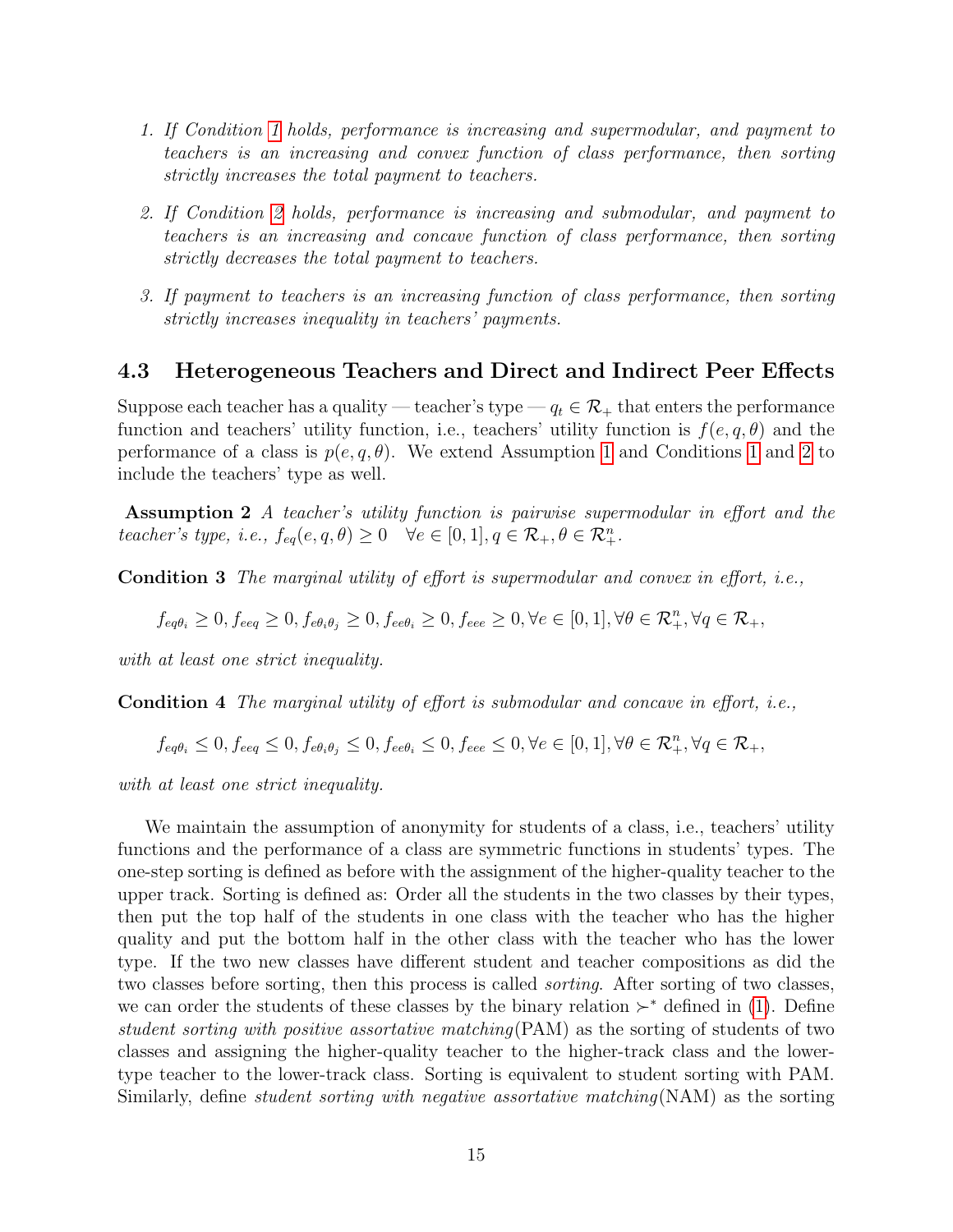of students of two classes and assigning the lower-quality teacher to the higher-track class and the higher-quality teacher to the lower-track class.

The following theorem states the parallel result of Theorem [2](#page-12-1) when teachers are heterogeneous. We drive the result parallel to Proposition  $2$  — the effect of sorting on the total teachers' effort  $\frac{1}{\sqrt{1-\frac{1}{\sqrt{1-\frac{1}{\sqrt{1-\frac{1}{\sqrt{1-\frac{1}{\sqrt{1-\frac{1}{\sqrt{1-\frac{1}{\sqrt{1-\frac{1}{\sqrt{1-\frac{1}{\sqrt{1-\frac{1}{\sqrt{1-\frac{1}{\sqrt{1-\frac{1}{\sqrt{1-\frac{1}{\sqrt{1-\frac{1}{\sqrt{1-\frac{1}{\sqrt{1-\frac{1}{\sqrt{1-\frac{1}{\sqrt{1-\frac{1}{\sqrt{1-\frac{1}{\sqrt{1-\frac{1}{\sqrt{1-\frac{1}{\sqrt{1-\frac{1}{\sqrt{1-\frac{1}{$ 

Theorem 4 Given Assumptions [1](#page-6-3) and [2:](#page-15-1)

- <span id="page-16-0"></span>1. If Condition [3](#page-15-2) holds and performance is supermodular and convex, sorting of two classes increases the total performance.
- 2. If Condition [4](#page-15-3) holds and performance is submodular and concave, sorting of two classes decreases the total performance.

Proof: In the appendix.

As we stated in Corollary [3,](#page-13-1) under a pay-per-performance system — such as the valueadded system in the U.S. — sorting changes the inequality in teachers' payment and the total payment to teachers.

COROLLARY 6 Suppose Assumptions [1](#page-6-3) and [2](#page-15-1) are satisfied.

- 1. If Condition [3](#page-15-2) holds, performance is supermodular and convex, and payment to teachers is an increasing and convex function of class performance, then sorting strictly increases the total payment to teachers.
- 2. If Condition [4](#page-15-3) holds, performance is submodular and concave, and payment to teachers is an increasing and concave function of class performance, then sorting strictly decreases the total payment to teachers.
- 3. If payment to teachers is an increasing function of class performance, then sorting strictly increases inequality in teachers' payments.

Changing the matching from PAM to NAM when students are sorted — or classes are ordered by the binary relationship  $\succ^*$  defined in [\(1\)](#page-5-1) — has the opposite effect of sorting. The following theorem shows one implication of such a change in the matching of classes and teachers. Note that the standard assumption on supermodularity or submodularity of the performance function is insufficient for analyzing the advantage or disadvantage of PAM versus NAM.

<span id="page-16-1"></span>Theorem 5 Suppose Assumptions [1](#page-6-3) and [2](#page-15-1) and Condition [4](#page-15-3) are satisfied and performance is submodular and concave:

- 1. The total performance under student sorting with NAM is higher than student sorting with PAM.
- 2. Inequality in students' performance under student sorting with NAM is lower than student sorting with PAM.

**Proof:** In the appendix.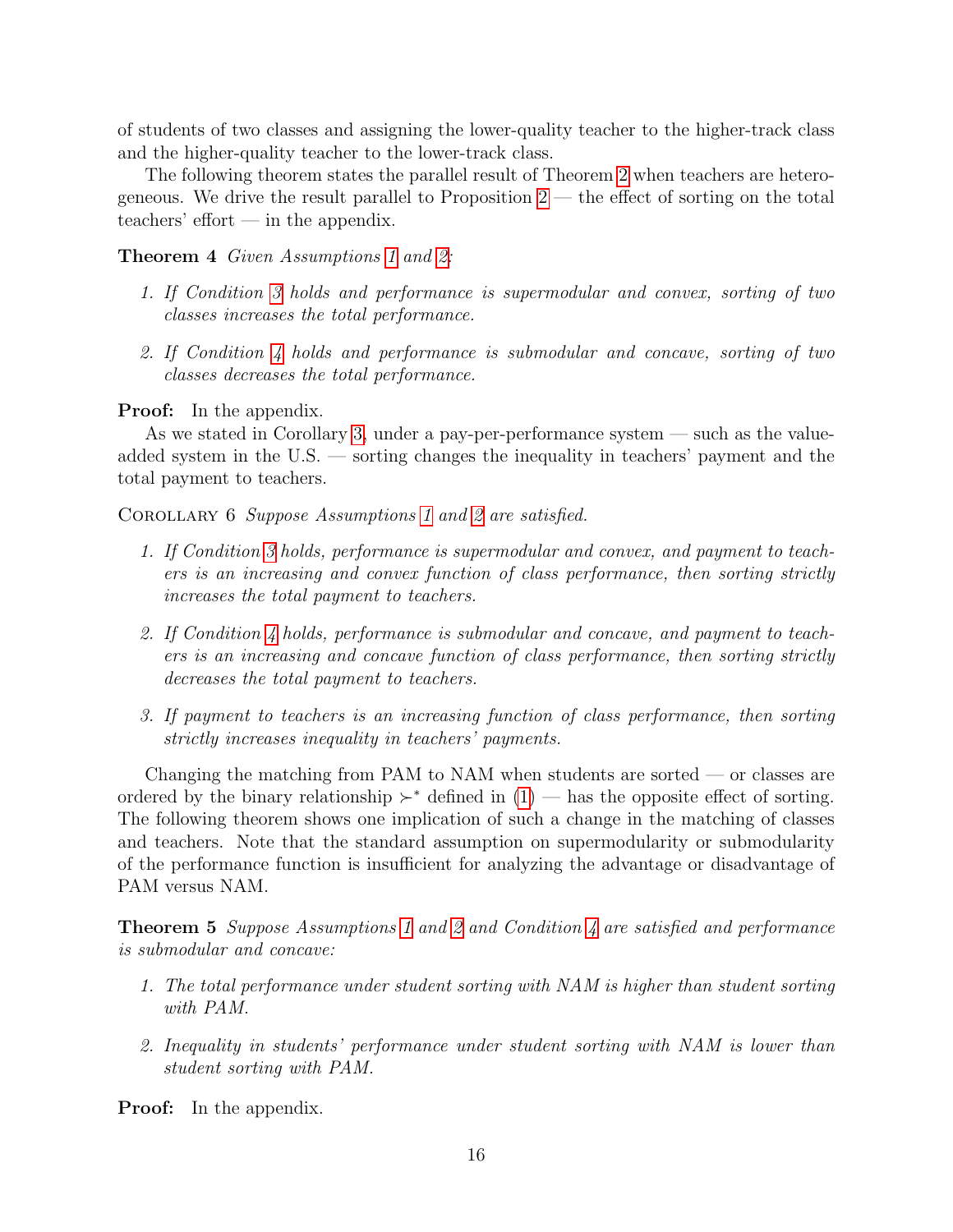COROLLARY 7 Suppose Assumptions [1](#page-6-3) and [2](#page-15-1) and Condition [4](#page-15-3) are satisfied and performance is submodular and concave:

- 1. The total payment to teachers under student sorting with NAM is higher than student sorting with PAM.
- 2. Inequality in teachers' payment under student sorting with NAM is lower than student sorting with PAM.

#### Remark 1 Affirmative Action:

Let I be a set of students and each student belongs to either the minority group or the majority group. These students are assigned to two classes  $\theta^1$ ,  $\theta^2$ , such that  $\theta^1$   $\succ^*$   $\theta^2$ . Suppose the percentage of minority students in class  $\theta^1$  in less than  $\phi$  and the percentage of minority students in class  $\theta^2$  is more than  $\phi$ .

Affirmative action policies such as implementing a quota, i.e., assigning at least  $\phi$  percent of seats to minority students in each class, have the opposite effect of sorting. Denote the two classes after implementing quotas by  $\theta_a^1, \theta_a^2$ . The following relation between these classes hold:  $\theta^1 \succ^* \theta^1_a$ ,  $\theta^2 \succ^* \theta^1_a$ ,  $\theta^2_a \succ^* \theta^2$ , and  $\theta^2_a \succ^* \theta^1$ . Affirmative action policies have the opposite effect of sorting on the total/average effort of teachers and the total/average performance of students in Proposition [2](#page-10-2) and Theorems [2,](#page-12-1) [3,](#page-13-0) and [4.](#page-16-0)

## 5 Conclusion

We model an education system in which teachers choose their effort level based on the whole distribution of students, not only the mean of students' abilities. Furthermore, in our model both direct and indirect peer effects exist. The model incorporates both between-school sorting and within-school sorting, i.e., tracking.

We show that the standard assumptions in the literature are insufficient to understand the effect of sorting on the total effort of teachers and the total performance of students. We show that the change in the total performance of students after sorting depends on teachers' utility function. Even in the absence of direct peer effects, when teachers are homogeneous, sorting has an effect on the total effort of teachers and the total performance of students that depends on the curvature of teachers' marginal utility of effort.

We characterize conditions on the utility function of a teacher under which the optimal effort of a teacher is strictly supermodular. Under these conditions, sorting increases the total effort of teachers and the total performance of students, even though sorting increases inequality in students' performances. Therefore, under these conditions, how one evaluates the effect of sorting on students' performances depends on the welfare criteria chosen, i.e., under the Utilitarian criterion, sorting increases welfare; however, under the Rawlsian criterion, sorting decreases welfare. Similarly, we characterize conditions on the utility function of a teacher under which the optimal effort of a teacher is strictly submodular. Under these conditions, under both welfare criteria, any assignment of students to teachers is strictly preferred to sorting.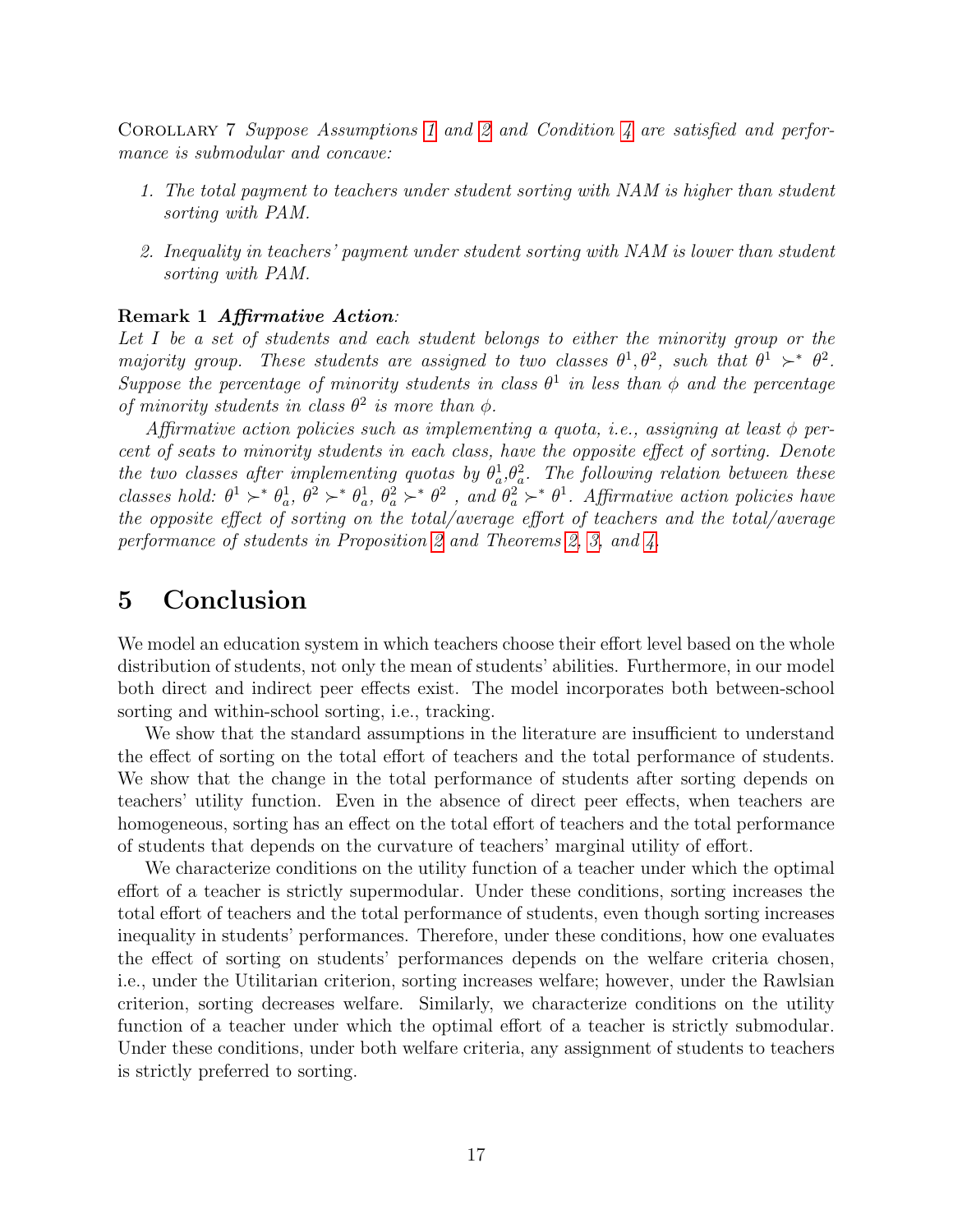## Appendix A Proofs of Results

#### Proof of Lemma [1](#page-5-2)

**Proof:** Consider two classes  $\theta' = (\theta'_1, ..., \theta'_n)$  and  $\theta'' = (\theta''_1, ..., \theta''_n)$ . Order all elements of these two vectors in descending order, denoted by  $\bar{\theta}_1, \bar{\theta}_2, ..., \bar{\theta}_{2n}$ , i.e.,  $\bar{\theta}_1$  is greater than or equal to all elements of both classes,  $\theta_2$  is the second greatest element of all elements of both classes, and so on.  $\bar{\theta}_1$  is either in class  $\theta'$  or in class  $\theta''$ . Consider the permutation of these two classes such that  $\theta_1$  is the first element of one these two classes. Similarly  $\theta_2$ is either class  $\theta'$  or in class  $\theta''$ . Consider the permutation of these two classes such that  $\theta_1$  is the first element of one of these two classes and  $\theta_2$  is the second element of one of these two classes. We can do the same for  $\bar{\theta}_1, \bar{\theta}_2, ..., \bar{\theta}_n$ . Therefore, we have a permutation of two classes, where  $\bar{\theta}_1$  is the first element of one class. Moreover, the first element of the other class is one of the following:  $\bar{\theta}_{n+1}, \bar{\theta}_{n+2}, ..., \bar{\theta}_{2n}$ . Note that  $\bar{\theta}_1 \geq \bar{\theta}_{n+1}, \bar{\theta}_{n+2}, ..., \bar{\theta}_{2n}$ . Similarly,  $\bar{\theta}_2$  is the second element of one of the two classes, and the second element of the other class is one of  $\bar{\theta}_{n+1}, \bar{\theta}_{n+2}, ..., \bar{\theta}_{2n}$ . The same is true for any element *i* between 1 and n.  $\bar{\theta}_i$  is the *i*th element of one these classes, and the *i*th element of the other class is one of  $\bar{\theta}_{n+1}, \bar{\theta}_{n+2}, ..., \bar{\theta}_{2n}$ . Furthermore,  $\bar{\theta}_i \ge \bar{\theta}_{n+1}, \bar{\theta}_{n+2}, ..., \bar{\theta}_{2n}$ . Hence, using coordinate-wise maximum and minimum on these permutations results in having  $\bar{\theta}_1, \bar{\theta}_2, ..., \bar{\theta}_n$  in one class and  $\bar{\theta}_{n+1}, \bar{\theta}_{n+2}, ..., \bar{\theta}_{2n}$  in the other class. Therefore, by using these permutations for these two classes, one-step sorting is equivalent to sorting.

#### Proof of Example [1](#page-7-3)

Define  $\bar{\theta} = (\frac{1}{n}) \sum_{i \in \mu(t)} \theta_i$ . We have:

$$
P_{\theta_i} = \frac{e}{n}.
$$
  
\n
$$
P_e = \bar{\theta}.
$$
  
\n
$$
f_{\theta_i} = \frac{e}{n}u'(.).
$$
  
\n
$$
f_{\theta_i,\theta_j,e} = 2(\frac{e}{n})^2u''(.).
$$
  
\n
$$
f_{\theta_i,\theta_j,e} = 2(\frac{e}{n})u''(.) + \bar{\theta}(\frac{e}{n})^2u'''(.).
$$
  
\n
$$
f_e = \bar{\theta}u'(.) - c_e.
$$
  
\n
$$
f_{e,e} = (\bar{\theta})^2u''(.) - c_{e,e}.
$$
  
\n
$$
f_{e,e,e} = (\bar{\theta})^3u'''(.) - c_{e,e,e}.
$$
  
\n
$$
f_{\theta_i,e,e} = \frac{2}{n}(\bar{\theta})u''(.) + \frac{e}{n}(\bar{\theta})^2u'''(.).
$$

Note that  $f_{\theta_i,\theta_j,e}$  and  $f_{\theta_i,e,e}$  are strictly negative, and  $f_{e,e,e}$  is negative. Therefore, Condition [2](#page-8-1) is satisfied.

$$
P_i^* = P_e e_i + p_i
$$
  
\n
$$
P_{i,j}^* = p_{e,e} e_i e_j + p_{e,j} e_i + p_{e} e_{i,j} + p_{e,i} e_j + P_{i,j}
$$
  
\n
$$
= \frac{1}{n} (e_i + e_j) + \overline{\theta} e_{i,j}.
$$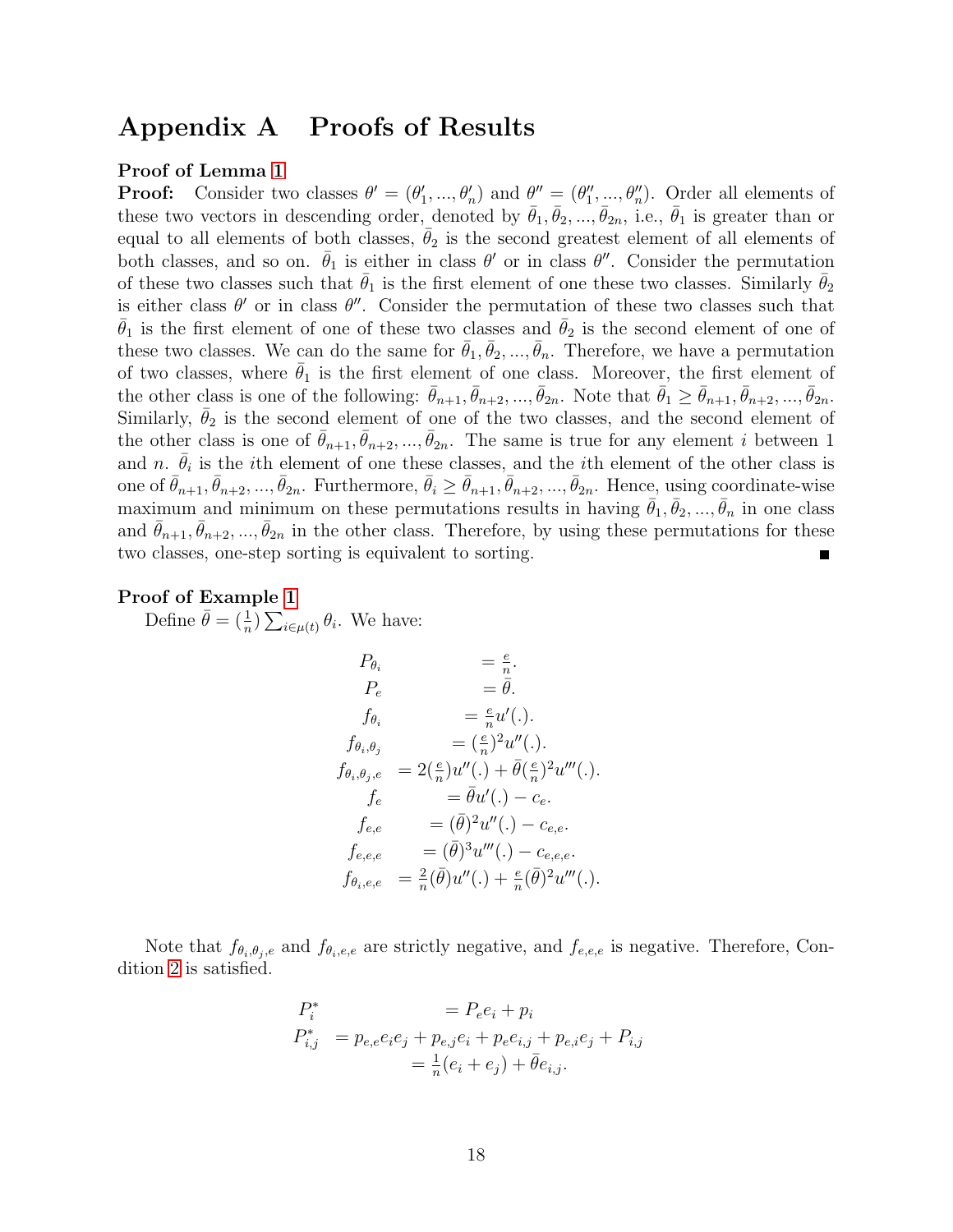Want to show  $P_{i,j}^* < 0$ :

$$
\frac{1}{n}(e_i + e_j) + \bar{\theta}e_{i,j} \Leftrightarrow 2e_i < -n\bar{\theta}e_{i,j}
$$
  

$$
\Leftrightarrow -2\frac{f_{e,i}}{f_{e,e}} < -n\bar{\theta}\frac{-1}{f_{e,e}^3}(\Phi)
$$
  

$$
\Leftrightarrow 2f_{e,i} < -n\bar{\theta}\frac{1}{f_{e,e}^2}(\Phi)
$$
  

$$
\Leftrightarrow \frac{2}{n\bar{\theta}} < \frac{-(\Phi)}{f_{e,e}^2f_{e,i}},
$$

where

$$
\begin{array}{lll} -\Phi & = -f_{e,e}^2 f_{e,\theta_i,\theta_j} - f_{e,e,e} f_{e,\theta_i} f_{e,\theta_j} + f_{e,e,\theta_i} f_{e,\theta_j} f_{e,e} + f_{e,e,\theta_j} f_{e,\theta_i} f_{e,e} \\ & = -f_{e,e}^2 f_{e,\theta_i,\theta_j} - f_{e,e,e} f_{e,\theta_i} f_{e,\theta_j} + 2 f_{e,e,\theta_i} f_{e,\theta_j} f_{e,e} .\end{array}
$$

Note that

$$
-f_{e,e}^{2}f_{e,\theta_{i},\theta_{j}} \geq 0, -f_{e,e,e}f_{e,\theta_{i}}f_{e,\theta_{j}} \geq 0.
$$

Therefore,

$$
-\Phi \geq 2f_{e,e,\theta_i}f_{e,\theta_j}f_{e,e}.
$$

Because  $f_{e,e}^2 f_{e,i} \geq 0$ , it is enough to show:

$$
\frac{2}{n\bar{\theta}} < \frac{2f_{e,e,\theta_i}f_{e,\theta_j}f_{e,e}}{f_{e,e}^2f_{e,i}} \Leftrightarrow \frac{1}{n\bar{\theta}} < \frac{f_{e,e,\theta_i}}{f_{e,e}}.
$$

Note that  $f_{e,e} = (\bar{\theta})^2 u''(.) - c_{e,e}$  and  $c_{e,e} > 0$ ; hence,  $f_{e,e} \leq (\bar{\theta})^2 u''(.)$ . Therefore,  $\frac{f_{e,e,\theta_i}}{f_{e,e}} \geq$  $f_{e,e,\theta_i}$  $\frac{Je,e,\theta_i}{(\theta)^2u''(.)}$ . It is enough to show:

$$
\frac{1}{n\theta} < \frac{f_{e,e,\theta_i}}{(\theta)^2 u''(.)}
$$
\n
$$
\Leftrightarrow \quad \frac{1}{n} < \frac{f_{e,e,\theta_i}}{(\theta)u''(.)}
$$
\n
$$
= \frac{\frac{2}{n}(\bar{\theta})u''(.) + \frac{e}{n}(\bar{\theta})^2 u'''(.)}{(\bar{\theta})u''(.)}
$$
\n
$$
= \frac{2}{n} + \frac{\frac{e}{n}(\bar{\theta})^2 u'''(.)}{(\bar{\theta})u''(.)}
$$
\n
$$
= \frac{2}{n} + \frac{\frac{e}{n}(\bar{\theta})^2}{(\bar{\theta})} \frac{u'''(.)}{u''(.)}.
$$

Because  $\frac{u'''(.)}{u''(.)} \geq 0$ , we have:

$$
\frac{2}{n}+\frac{\frac{e}{n}(\bar{\theta})^2}{(\bar{\theta})}\frac{u'''(.)}{u''(.)}>\frac{2}{n}.
$$

which is what we wanted to show.

 $\blacksquare$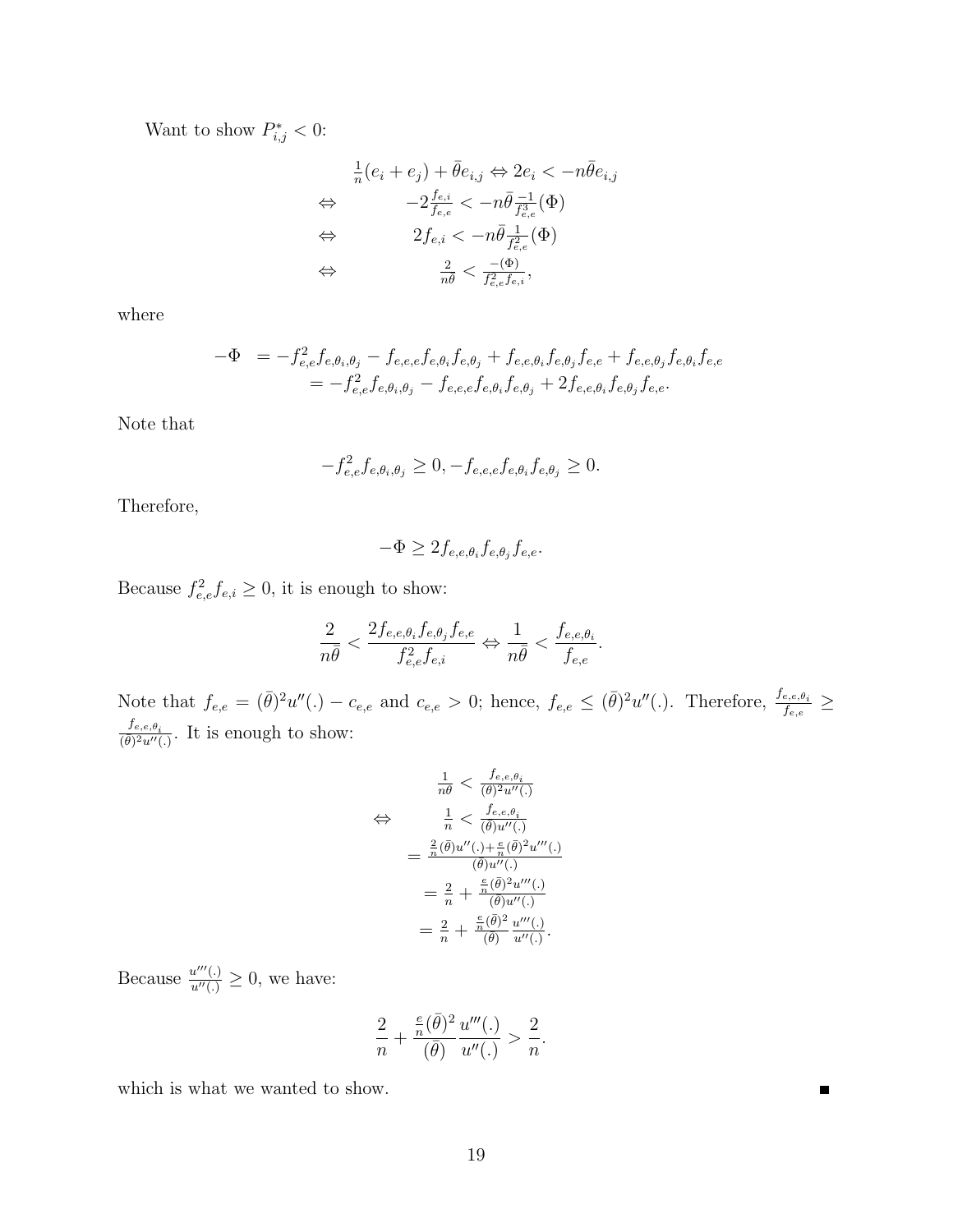#### Proof of Theorem [1](#page-8-2)

Consider a function  $f(e, \theta)$ ; maximizing with respect to e we have:

$$
f_e(e^*, \theta) = 0.
$$

By the Implicit Function Theorem, we have:

<span id="page-20-4"></span>
$$
e^* = g(\theta) \Rightarrow \frac{\partial e^*}{\partial \theta_i} = -\frac{\frac{\partial f_e}{\partial \theta_i}}{\frac{\partial f_e}{\partial e}} = -\frac{f_{e\theta_i}}{f_{ee}}.
$$
\n(2)

Therefore,

<span id="page-20-1"></span>
$$
\frac{\partial^2 e^*}{\partial \theta_i \partial \theta_j} = -\frac{f_{ee}^2 f_{e\theta_i \theta_j} + f_{eee} f_{e\theta_i} f_{e\theta_j} - f_{ee\theta_i} f_{e\theta_j} f_{ee} - f_{ee\theta_j} f_{e\theta_i} f_{ee}}{f_{ee}^3}.
$$
(3)

#### <span id="page-20-0"></span>Condition 5

 $f_{ee}^2 f_{e\theta_i\theta_j} + f_{eee} f_{e\theta_i} f_{e\theta_j} - f_{ee\theta_i} f_{e\theta_j} f_{ee} - f_{ee\theta_j} f_{e\theta_i} f_{ee} > 0, \forall e \in [0,1], i,j,\theta_i \in \mathcal{R}_+, \theta_j \in \mathcal{R}_+.$ 

#### <span id="page-20-2"></span>Condition 6

$$
f_{ee}^2 f_{e\theta_i\theta_j} + f_{eee} f_{e\theta_i} f_{e\theta_j} - f_{ee\theta_i} f_{e\theta_j} f_{ee} - f_{ee\theta_j} f_{e\theta_i} f_{ee} < 0, \forall e \in [0,1], i, j, \theta_i \in \mathcal{R}_+, \theta_j \in \mathcal{R}_+.
$$

If Condition [5](#page-20-0) is satisfied, then [\(3\)](#page-20-1) is strictly positive. Moreover, if Condition [1](#page-8-0) is satisfied, then Condition [5](#page-20-0) is satisfied. Hence, the argmax is strictly supermodular if Condition [1](#page-8-0) is satisfied. If Condition [6](#page-20-2) is satisfied, then [\(3\)](#page-20-1) is strictly negative. Moreover, if condition [2](#page-8-1) is satisfied, then Condition [6](#page-20-2) is satisfied. Hence, the argmax is strictly submodular if Condition [2](#page-8-1) is satisfied.

Note that

$$
f_{ee}^2f_{e\theta_i\theta_j}+f_{eee}f_{e\theta_i}f_{e\theta_j}-f_{ee\theta_i}f_{e\theta_j}f_{ee}-f_{ee\theta_j}f_{e\theta_i}f_{ee},
$$

is either zero, strictly positive, or strictly negative locally. Therefore, locally the argmax is either strictly supermodular, strictly submodular, or modular. Е

#### Proof of Theorem [2](#page-12-1)

Consider a general performance function  $p(e, \theta)$ :

$$
\frac{\partial (p\big|_{e=e^*})}{\partial \theta_i} = \frac{\partial p}{\partial e} \frac{\partial (e\big|_{e=e^*})}{\partial \theta_i} + \frac{\partial p}{\partial \theta_i}\Big|_{e=e^*} \Rightarrow
$$

<span id="page-20-3"></span>
$$
\frac{\partial (p|_{e=e^*})}{\partial \theta_i \partial \theta_j} = \left( \left( \frac{\partial^2 p}{\partial e \partial e} \frac{\partial e|_{e=e^*}}{\partial \theta_j} + \frac{\partial^2 p}{\partial e \partial \theta_j} \right) \frac{\partial (e|_{e=e^*})}{\partial \theta_i} + \frac{\partial p}{\partial e} \frac{\partial^2 (e|_{e=e^*})}{\partial \theta_i \partial \theta_j} + \frac{\partial p}{\partial e \partial \theta_i} \frac{\partial (e|_{e=e^*})}{\partial \theta_j} + \frac{\partial^2 p}{\partial \theta_i \partial \theta_j} \right) \Big|_{e=e^*} . \tag{4}
$$

Using [\(4\)](#page-20-3) when performance is modular, i.e.,  $p_{e\theta_i}(e, \theta) = 0$ ,  $p_{\theta_i\theta_j}(e, \theta) = 0$   $\forall e \in$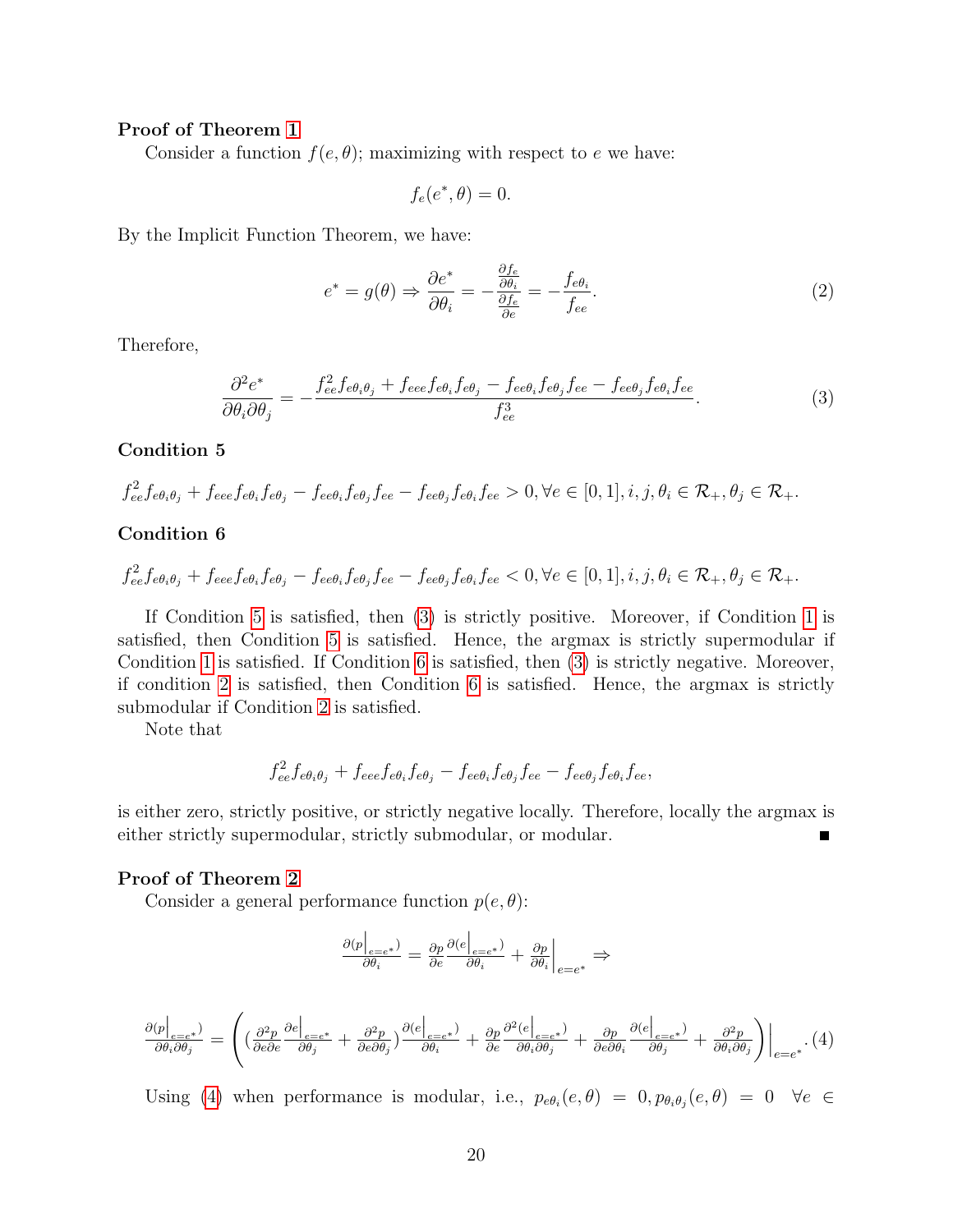$[0,1], \forall i,j,\theta_i \in \mathcal{R}_+, \theta_j \in \mathcal{R}_+,$  we have:

<span id="page-21-0"></span>
$$
\frac{\partial (p|_{e=e^*})}{\partial \theta_i \partial \theta_j} = \left( \left( \frac{\partial^2 p}{\partial e \partial e} \frac{\partial e|_{e=e^*}}{\partial \theta_j} \right) \frac{\partial (e|_{e=e^*})}{\partial \theta_i} + \frac{\partial p}{\partial e} \frac{\partial^2 (e|_{e=e^*})}{\partial \theta_i \partial \theta_j} \right) \Big|_{e=e^*}.
$$
\n
$$
(5)
$$

1. By Theorem [1,](#page-8-0) under Condition 1, we have  $\frac{\partial (e|_{e=e^*})}{\partial \theta \cdot \partial \theta}$  $\frac{\partial^{\alpha} e_{e=e^*}}{\partial \theta_i \partial \theta_j} > 0$ . Performance is convex, hence, we have  $\frac{\partial^2 p}{\partial e \partial e} \geq 0$ . Moreover,  $\frac{\partial e|_{e=e^*}}{\partial \theta_i}$  $\frac{\left| \theta_{e=e^*} \right|}{\partial \theta_i} > 0$  by Lemma [2.](#page-7-0) Therefore,  $\frac{\partial (p \right|_{e=e^*})}{\partial \theta_i \partial \theta_j}$  $\frac{\partial^{\alpha} |_{e=e^{*}}}{\partial \theta_{i} \partial \theta_{j}} > 0.$ 

2. By Theorem [1,](#page-8-2) under Condition [2,](#page-8-1) we have  $\frac{\partial (e|_{e=e^*})}{\partial \theta \cdot \partial \theta}$  $\frac{\partial^{\alpha} e^{-i\epsilon}}{\partial \theta_i \partial \theta_j} < 0$ . Performance is concave, hence, we have  $\frac{\partial^2 p}{\partial e \partial e} \leq 0$ . Moreover,  $\frac{\partial e|_{e=e^*}}{\partial \theta_i}$  $\frac{\left| \theta_{e=e^*} \right|}{\partial \theta_i} > 0$  by Lemma [2.](#page-7-0) Therefore,  $\frac{\partial (p \right|_{e=e^*})}{\partial \theta_i \partial \theta_j}$  $\frac{\partial^{\alpha} |_{e=e^{*}}}{\partial \theta_i \partial \theta_j} < 0.$ 

#### Proof of Theorem [3](#page-13-0)

Consider a general performance function  $p(e, \theta)$ , and recall [\(4\)](#page-20-3):

$$
\frac{\partial (p|_{e=e^*})}{\partial \theta_i \partial \theta_j} = \left( \left( \frac{\partial^2 p}{\partial e \partial e} \frac{\partial e|_{e=e^*}}{\partial \theta_j} + \frac{\partial^2 p}{\partial e \partial \theta_j} \right) \frac{\partial (e|_{e=e^*})}{\partial \theta_i} + \frac{\partial p}{\partial e} \frac{\partial (e|_{e=e^*})}{\partial \theta_i \partial \theta_j} + \frac{\partial p}{\partial e \partial \theta_i} \frac{\partial (e|_{e=e^*})}{\partial \theta_j} + \frac{\partial^2 p}{\partial \theta_i \partial \theta_j} \right) \Big|_{e=e^*}. \tag{6}
$$

1. 
$$
\frac{\partial (p|_{e=e^*})}{\partial \theta_i \partial \theta_j} > 0
$$
 because:

- i) By convexity of performance, we have  $\frac{\partial^2 p}{\partial e \partial e} \geq 0$ .
- ii) By Lemma [2,](#page-7-0) we have  $\frac{\partial e|_{e=e^*}}{\partial \theta}$  $\frac{1_{e=e^*}}{\partial \theta_i} > 0 \forall i \in I.$
- iii) Performance is supermodular; therefore, we have  $\frac{\partial^2 p}{\partial e \partial \theta}$  $\frac{\partial^2 p}{\partial e \partial \theta_i} \geq 0 \forall i \in I.$
- iv) By Assumption [1,](#page-6-3) performance is increasing in effort  $\frac{\partial p}{\partial e} > 0$ .
- v) By Theorem [1,](#page-8-2) under Condition [1,](#page-8-0) the optimal effort is strictly supermodular  $\frac{\partial (e|_{e=e^*})}{\partial (e-e^*)}$  $\frac{\partial \Theta|_{e=e^{*}}}{\partial \theta_{i} \partial \theta_{j}} > 0.$
- vi) Performance is supermodular; therefore, we have  $\frac{\partial^2 p}{\partial \theta \cdot \partial t}$  $\frac{\partial^2 p}{\partial \theta_i \partial \theta_j} \geq 0.$

Therefore,  $\frac{\partial (p|_{e=e^*})}{\partial \theta \cdot \partial \theta}$  $\frac{\partial^{\alpha} I_{e=e^*}}{\partial \theta_i \partial \theta_j} > 0$ , i.e., sorting increases the total performance of students.

2.  $\frac{\partial (p|_{e=e^*})}{\partial \theta \cdot \partial \theta}$  $\frac{\partial^{\alpha} e^{-e^{*}}}{\partial \theta_i \partial \theta_j} < 0$  because:

i) By concavity of performance, we have  $\frac{\partial^2 p}{\partial e \partial e} \leq 0$ .

ii) By Lemma [2,](#page-7-0) we have  $\frac{\partial e|_{e=e^*}}{\partial \theta}$  $\frac{e=e^*}{\partial \theta_i} > 0 \forall i \in I.$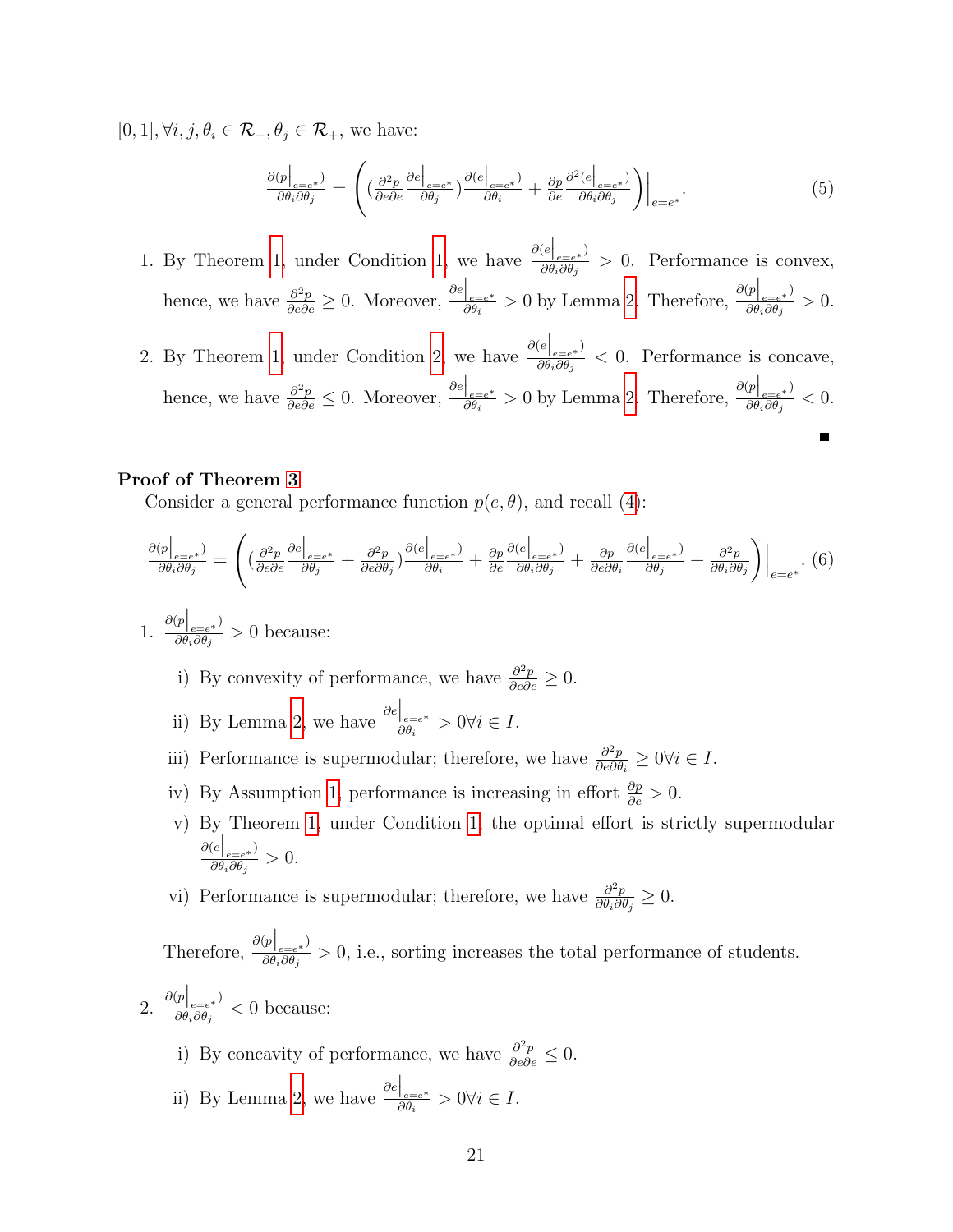- iii) Performance is submodular; therefore, we have  $\frac{\partial^2 p}{\partial \epsilon \partial \theta}$  $\frac{\partial^2 p}{\partial e \partial \theta_i} \leq 0 \forall i \in I.$
- iv) By Assumption [1,](#page-6-3) performance is increasing in effort  $\frac{\partial p}{\partial e} > 0$ .
- v) By Theorem [1,](#page-8-2) under Condition [2,](#page-8-1) the optimal effort is strictly submodular  $\frac{\partial (e|_{e=e^*})}{\partial (e-e^*)}$  $\frac{\partial \Theta_{e=e^*} f}{\partial \theta_i \partial \theta_j} < 0.$

vi) Performance is submodular; therefore, we have  $\frac{\partial^2 p}{\partial \theta \cdot \partial t}$  $\frac{\partial^2 p}{\partial \theta_i \partial \theta_j} \leq 0.$ 

Therefore,  $\frac{\partial (p|_{e=e^*})}{\partial \theta \cdot \partial \theta}$  $\frac{\partial \mathcal{L}|_{e=e^*}}{\partial \theta_i \partial \theta_j}$  < 0, i.e., sorting decreases the total performance of students.

#### General Method

Using  $(2)$ ,  $(3)$ , and  $(4)$ , we have:

$$
\frac{\partial (p|_{e=e^*})}{\partial \theta_i \partial \theta_j} = \left( \left( \left( \frac{\partial^2 p}{\partial e \partial e} \right) \left( -\frac{\frac{\partial^2 f}{\partial e \partial \theta_j}}{\frac{\partial^2 f}{\partial e \partial e}} \right) + \frac{\partial^2 p}{\partial e \partial \theta_j} \right) \left( -\frac{\frac{\partial^2 f}{\partial e \partial \theta_i}}{\frac{\partial^2 f}{\partial e \partial e}} \right) \right)
$$
\n
$$
+ \frac{\partial p}{\partial e} \left( -\frac{(\frac{\partial^2 f}{\partial e \partial e})^2 (\frac{\partial^3 f}{\partial e \partial \theta_i \partial \theta_j}) + (\frac{\partial^3 f}{\partial e \partial e \partial e}) (\frac{\partial^2 f}{\partial e \partial \theta_i})(\frac{\partial^2 f}{\partial e \partial e \theta_j}) - (\frac{\partial^3 f}{\partial e \partial \theta_i})(\frac{\partial^2 f}{\partial e \partial \theta_j})(\frac{\partial^2 f}{\partial e \partial e}) - (\frac{\partial^3 f}{\partial e \partial e \partial \theta_j})(\frac{\partial^2 f}{\partial e \partial \theta_i})(\frac{\partial^2 f}{\partial e \partial \theta_i})(\frac{\partial^2 f}{\partial e \partial \theta_i}) \right)
$$
\n
$$
+ \frac{\partial p}{\partial e \partial \theta_i} \left( -\frac{\frac{\partial^2 f}{\partial e \partial \theta_j}}{\frac{\partial^2 f}{\partial e \partial e}} \right) + \frac{\partial^2 p}{\partial \theta_i \partial \theta_j} \right) \Big|_{e=e^*}.
$$

Note that  $\frac{\partial (p|_{e=e^*})}{\partial \theta \cdot \partial \theta}$  $\frac{\partial^{\alpha}I_{e=e^{*}}}{\partial\theta_{i}\partial\theta_{j}}$  depends only on the primitives in this equation. Define:

$$
\Psi(e,\theta) = \left( \left( \frac{\partial^2 p}{\partial e \partial e} \right) \left( -\frac{\frac{\partial^2 f}{\partial e \partial \theta_j}}{\frac{\partial^2 f}{\partial e \partial e}} \right) + \frac{\partial^2 p}{\partial e \partial \theta_j} \right) \left( -\frac{\frac{\partial^2 f}{\partial e \partial \theta_i}}{\frac{\partial^2 f}{\partial e \partial e}} \right)
$$
\n
$$
+ \frac{\partial p}{\partial e} \left( -\frac{\left( \frac{\partial^2 f}{\partial e \partial e} \right)^2 \left( \frac{\partial^3 f}{\partial e \partial \theta_i \partial \theta_j} \right) + \left( \frac{\partial^3 f}{\partial e \partial e \partial e} \right) \left( \frac{\partial^2 f}{\partial e \partial e \theta_j} \right) \left( \frac{\partial^2 f}{\partial e \partial e \partial \theta_j} \right) \left( \frac{\partial^2 f}{\partial e \partial \theta_j} \right) \left( \frac{\partial^2 f}{\partial e \partial e} \right) - \left( \frac{\partial^3 f}{\partial e \partial e \partial \theta_j} \right) \left( \frac{\partial^2 f}{\partial e \partial e} \right) \left( \frac{\partial^2 f}{\partial e \partial e \partial \theta_j} \right) \left( \frac{\partial^2 f}{\partial e \partial e \partial \theta_j} \right) \left( \frac{\partial^2 f}{\partial e \partial e \partial \theta_j} \right) \left( \frac{\partial^2 f}{\partial e \partial e \partial \theta_j} \right) \left( \frac{\partial^2 f}{\partial e \partial e \partial \theta_j} \right) \left( \frac{\partial^2 f}{\partial e \partial e \partial \theta_j} \right) \left( \frac{\partial^2 f}{\partial e \partial e \partial \theta_j} \right) \left( \frac{\partial^2 f}{\partial e \partial e \partial \theta_j} \right) \left( \frac{\partial^2 f}{\partial e \partial e \partial \theta_j} \right) \left( \frac{\partial^2 f}{\partial e \partial e \partial \theta_j} \right) \left( \frac{\partial^2 f}{\partial e \partial e \partial \theta_j} \right) \left( \frac{\partial^2 f}{\partial e \partial e \partial \theta_j} \right) \left( \frac{\partial^2 f}{\partial e \partial e \partial \theta_j} \right) \left( \frac{\partial^2 f}{\partial e \partial e \partial \theta_j} \right) \left( \frac{\partial^2 f}{\partial e \partial e \partial
$$

<span id="page-22-0"></span>
$$
+ \frac{\partial p}{\partial e \partial \theta_i} \left( -\frac{\frac{\partial^2 f}{\partial e \partial \theta_j}}{\frac{\partial^2 f}{\partial e \partial e}} \right) + \frac{\partial^2 p}{\partial \theta_i \partial \theta_j}.
$$
\n
$$
\tag{7}
$$

Г

If  $\Psi(e,\theta) \geq (\leq)0$ , then  $\frac{\partial (p|_{e=e^*})}{\partial \theta \cdot \partial \theta}$  $\frac{\partial P|_{e=e^*}}{\partial \theta_i \partial \theta_j} \geq (\leq)0$ , i.e., sorting increases (decreases) the total performance of students.  $\blacksquare$ 

#### Proof of Theorem [4](#page-16-0)

First, we extend Theorem [1:](#page-8-2)

#### <span id="page-22-1"></span>Lemma 3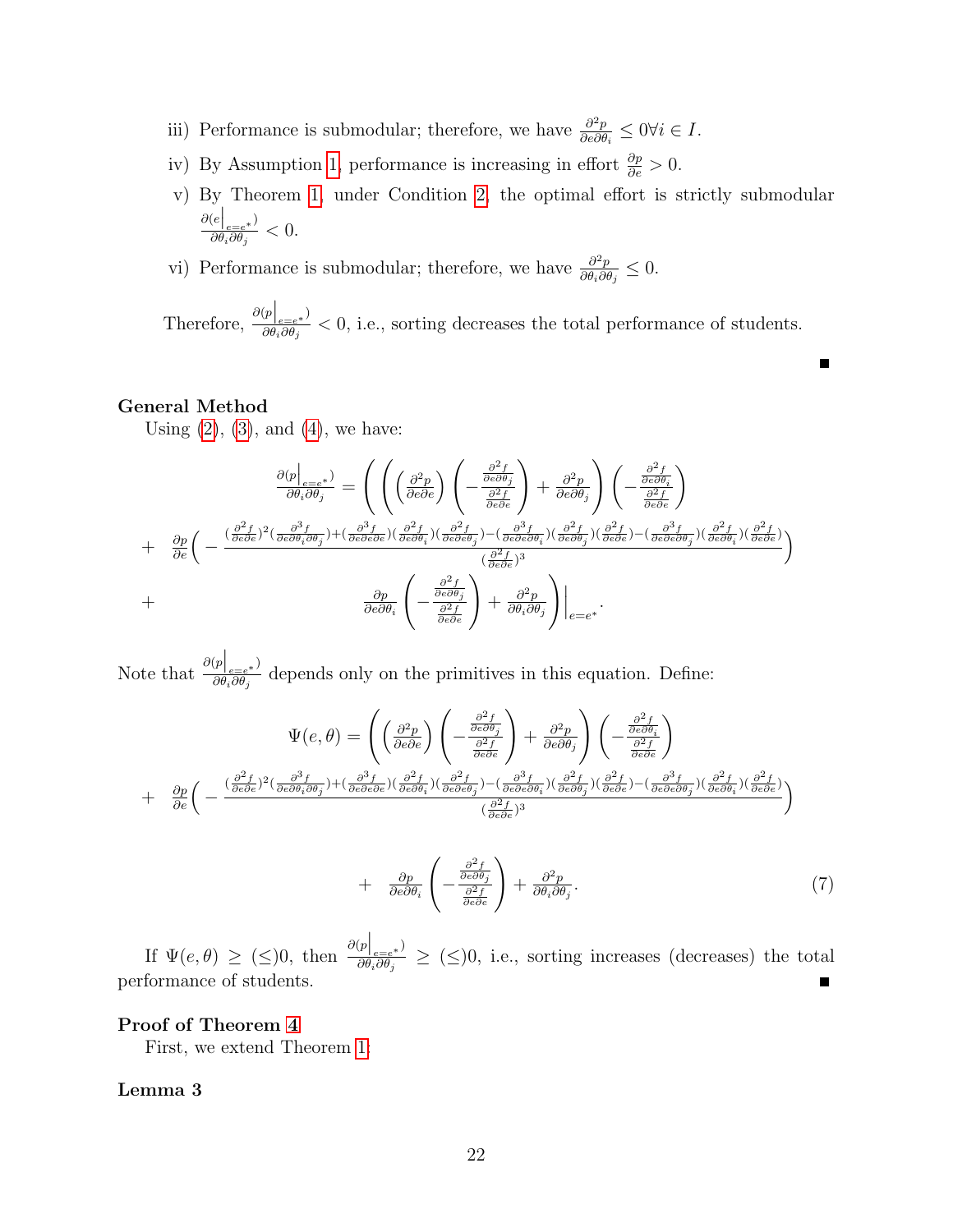- 1. If Condition [3](#page-15-2) holds, sorting strictly increases the total effort of teachers.
- 2. If Condition [4](#page-15-3) holds, sorting strictly decreases the total effort of teachers.

**Proof:** Consider a function  $f(e, q, \theta)$ , maximizing with respect to e:

$$
f_e(e, q, \theta) = 0 \Rightarrow e^* = g(q, \theta)
$$

$$
\Rightarrow \frac{\partial e^*}{\partial \theta_i} = -\frac{\frac{\partial f_e}{\partial \theta_i}}{\frac{\partial f_e}{\partial e}} = -\frac{f_e \theta_i}{f_{ee}}.
$$

Therefore,

<span id="page-23-0"></span>
$$
\frac{\partial^2 e^*}{\partial \theta_i \partial q} = -\frac{f_{ee}^2 f_{e\theta_i q} + f_{eee} f_{e\theta_i} f_{eq} - f_{ee\theta_i} f_{eq} f_{ee} - f_{eeq} f_{e\theta_i} f_{ee}}{f_{ee}^3}.
$$
\n(8)

If Condition [3](#page-15-2) is satisfied, then [\(8\)](#page-23-0) is strictly positive. Moreover, Condition [3](#page-15-2) implies Condition [1.](#page-8-0) Therefore, if Condition [3](#page-15-2) is satisfied, then [\(3\)](#page-20-1) is strictly positive, by the same argument as in proof of Theorem [1.](#page-8-2) Hence, the argmax is strictly supermodular if Condition [3](#page-15-2) is satisfied and sorting strictly increases the total effort of teachers. If Condition [4](#page-15-3) is satisfied, then [\(8\)](#page-23-0) is strictly negative. Moreover, Condition [4](#page-15-3) implies Condition [2.](#page-8-1) Therefore, if Condition [4](#page-15-3) is satisfied, then [\(3\)](#page-20-1) is strictly negative, by the same argument as in proof of Theorem [1.](#page-8-2) Hence, the argmax is strictly submodular if Condition [2](#page-8-1) is satisfied and sorting strictly decreases the total effort of teachers.

Consider a general performance function  $p(e, q, \theta)$ , and recall [\(4\)](#page-20-3):

$$
\frac{\partial (p \big|_{e=e^*})}{\partial \theta_i \partial q} = \left( \left( \frac{\partial^2 p}{\partial e \partial e} \frac{\partial e \big|_{e=e^*}}{\partial q} + \frac{\partial^2 p}{\partial e \partial q} \right) \frac{\partial (e \big|_{e=e^*})}{\partial \theta_i} + \frac{\partial p}{\partial e} \frac{\partial (e \big|_{e=e^*})}{\partial \theta_i \partial \theta_t} + \frac{\partial p}{\partial e \partial \theta_i} \frac{\partial (e \big|_{e=e^*})}{\partial q} + \frac{\partial^2 p}{\partial \theta_i \partial q} \right) \big|_{e=e^*}.
$$

1. To prove the first part of the theorem, we need to show that  $p(e, q, \theta)$  is pairwise supermodular in students' types and pairwise supermodular in each student's type and the teacher's type at the optimal effort. In Theorem [3,](#page-13-0) we established that under these conditions,  $p(e, q, \theta)$  is pairwise supermodular in students' types.

We need to show that  $\frac{\partial (p|_{e=e^*})}{\partial \theta_i \partial q} > 0$ :

- i) By convexity of performance, we have  $\frac{\partial^2 p}{\partial e \partial e} \geq 0$ .
- ii) By Lemma [2,](#page-7-0) we have  $\frac{\partial e|_{e=e^*}}{\partial \theta}$  $\frac{1_{e=e^*}}{\partial \theta_i} > 0 \forall i \in I.$
- iii) Because performance is supermodular, we have  $\frac{\partial^2 p}{\partial \epsilon \partial \theta}$  $\frac{\partial^2 p}{\partial e \partial \theta_i} \ge 0 \forall i \in I$  and  $\frac{\partial^2 p}{\partial e \partial \theta}$  $\frac{\partial^2 p}{\partial e \partial \theta_t} \geq 0 \forall t.$
- iv) By Assumption [1,](#page-6-3) performance is increasing in effort  $\frac{\partial p}{\partial e} > 0$ .
- v) By Lemma [3,](#page-22-1) under Condition [3,](#page-15-2) the optimal effort is strictly supermodular  $\frac{\partial (e|_{e=e^*})}{\partial e^*}$  $\frac{\partial \Theta_{e=e^*}}{\partial \theta_i \partial \theta_t} > 0.$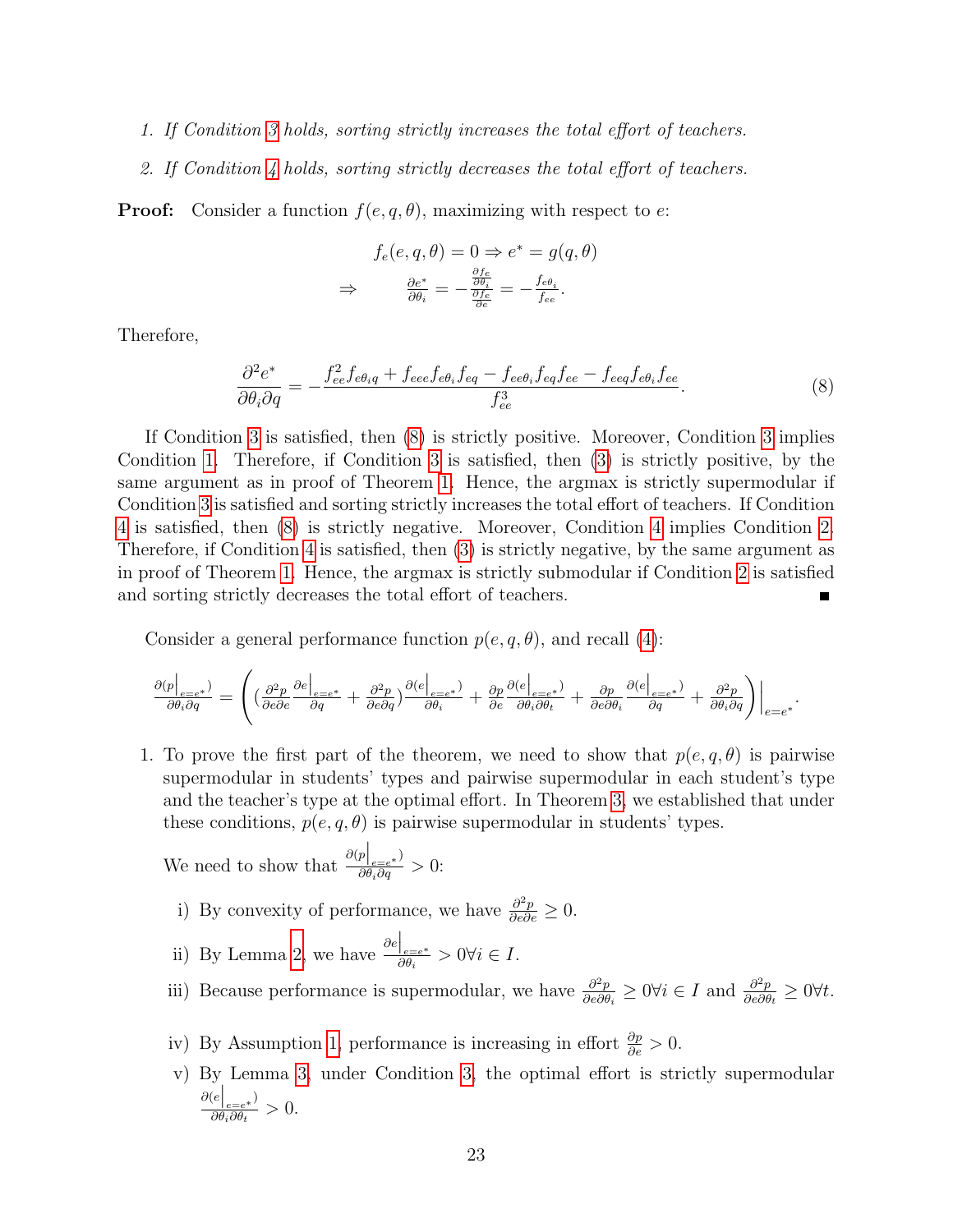vi) Because performance is supermodular, we have  $\frac{\partial^2 p}{\partial \theta \cdot \partial t}$  $\frac{\partial^2 p}{\partial \theta_i \partial \theta_t} \geq 0.$ 

Therefore,  $\frac{\partial (p|_{e=e^*})}{\partial \theta_i \partial q} > 0$ . We can conclude that sorting increases the total performance of students.

- 2. Similarly, to prove the second part of the theorem, we need to show that  $p(e, q, \theta)$  is pairwise submodular in students' types and pairwise submodular in each student's type and the teacher's type at the optimal effort. In Theorem [3,](#page-13-0) we established that under these conditions,  $p(e, q, \theta)$  is pairwise submodular in students' types. We need to show that  $\frac{\partial (p|_{e=e^*})}{\partial \theta_i \partial q} < 0$ :
	- i) By concavity of performance, we have  $\frac{\partial^2 p}{\partial e \partial e} \leq 0$ .
	- ii) By Lemma [2,](#page-7-0) we have  $\frac{\partial e|_{e=e^*}}{\partial \theta}$  $\frac{e}{\partial \theta_i} > 0 \forall i \in I$ .
	- iii) Because performance is submodular, we have  $\frac{\partial^2 p}{\partial \epsilon \partial \theta}$  $\frac{\partial^2 p}{\partial e \partial \theta_i} \leq 0 \forall i \in I.$
	- iv) By Assumption [1,](#page-6-3) performance is increasing in effort  $\frac{\partial p}{\partial e} > 0$ .
	- v) By Lemma [3,](#page-22-1) under Condition [4,](#page-15-3) the optimal effort is strictly submodular  $\frac{\partial (e|_{e=e^*})}{\partial \theta \cdot \partial \theta}$  $\frac{\partial^{\circ}$ <sub>e=e</sub>\*'  $<$ 0.
	- vi) Because performance is submodular, we have  $\frac{\partial^2 p}{\partial \theta}$  $\frac{\partial^2 p}{\partial \theta_i \partial \theta_j} \leq 0.$

Therefore,  $\frac{\partial (p|_{e=e^*})}{\partial \theta \cdot \partial \theta}$  $\frac{\partial^{\alpha}I_{e=e^*}}{\partial \theta_i \partial \theta_j}$  < 0. We can conclude that sorting decreases the total performance of students.

Γ

#### Proof of Theorem [5](#page-16-1)

Consider a general performance function  $p(e, q, \theta)$ , and recall [\(4\)](#page-20-3):

$$
\frac{\partial (p\big|_{e=e^*})}{\partial \theta_i \partial q} = \left( \left( \frac{\partial^2 p}{\partial e \partial e} \frac{\partial e\big|_{e=e^*}}{\partial q} + \frac{\partial^2 p}{\partial e \partial q} \frac{\partial (e\big|_{e=e^*})}{\partial \theta_i} + \frac{\partial p}{\partial e} \frac{\partial (e\big|_{e=e^*})}{\partial \theta_i \partial q} + \frac{\partial p}{\partial e \partial \theta_i} \frac{\partial (e\big|_{e=e^*})}{\partial q} + \frac{\partial^2 p}{\partial \theta_i \partial q} \right) \right|_{e=e^*}.
$$

By proof of Theorem [4,](#page-16-0) we know that  $\frac{\partial (p|_{e=e^*})}{\partial \theta_i \partial q} < 0$ .

Consider two classes after student sorting with NAM. By sorting these two classes, we get two new classes with student sorting with PAM. By Theorem [4,](#page-16-0) sorting decreases the total performance of students, i.e., the total performance of students under NAM is higher than under PAM. Furthermore, by Theorem [4,](#page-16-0) sorting increases inequality in students' performance, i.e., inequality in students' performance under NAM is higher than under PAM. To put it differently, when two classes are sorted, i.e., student sorting with PAM, changing the matching of teachers and class from PAM to NAM has the opposite effect of sorting. Because when two classes are sorted with NAM, sorting results in two classes that are sorted with PAM.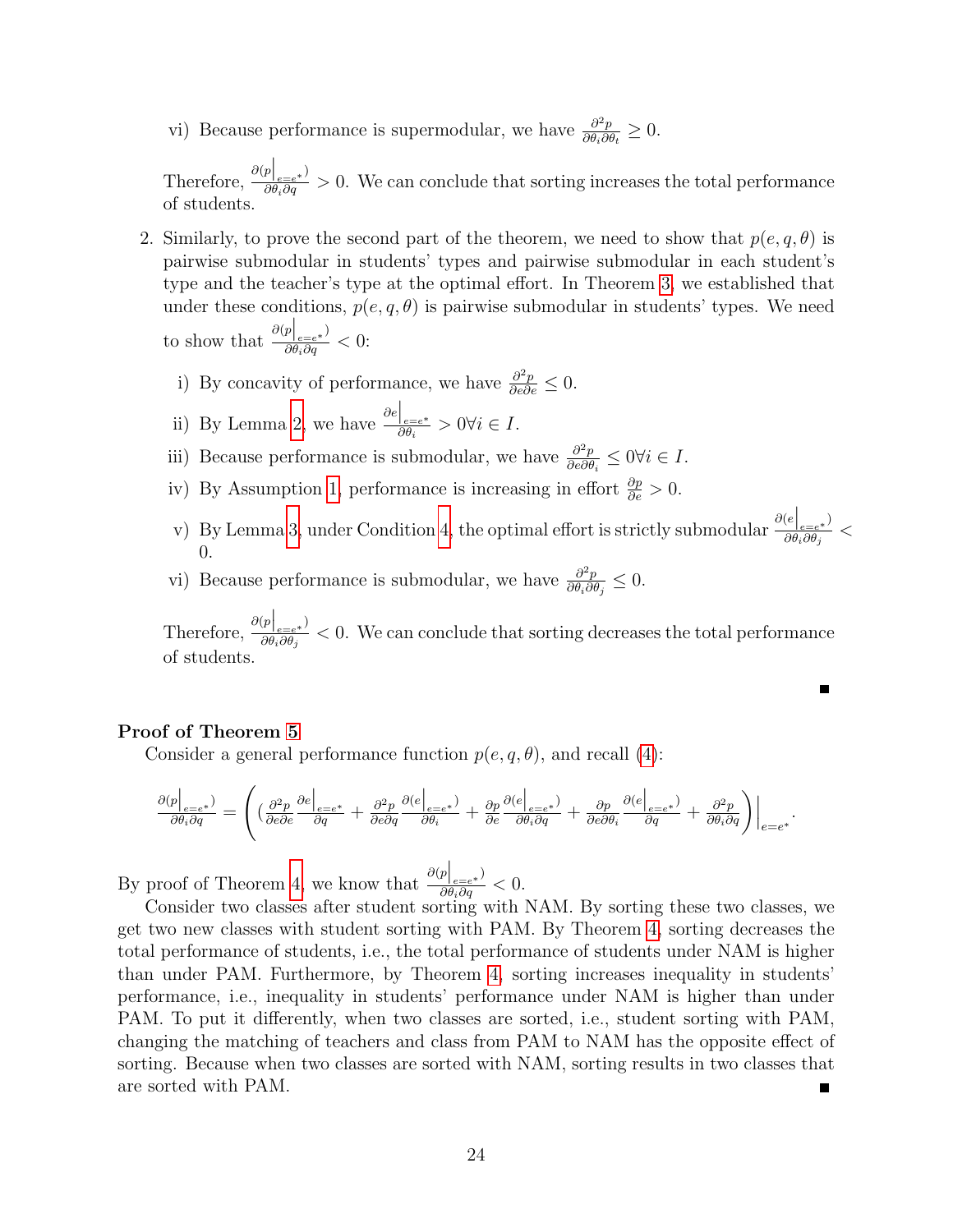## References

- <span id="page-25-8"></span>Avery, C. and P. A. Pathak (2015): "The Distributional Consequences of Public School Choice," Tech. rep., National Bureau of Economic Research.
- <span id="page-25-7"></span>Barrow, L. and C. E. Rouse (2008): "School vouchers and student achievement: Recent evidence, remaining questions," FRB of Chicago Working Paper No. 2008-08.
- <span id="page-25-2"></span>Chakrabarti, R. (2009): "Do vouchers lead to sorting under random private-school selection? Evidence from the Milwaukee voucher program," Evidence from the Milwaukee Voucher Program (July 1, 2009). FRB of New York Staff Report.
- <span id="page-25-1"></span>Duflo, E., P. Dupas, and M. Kremer (2011): "Peer Effects, Teacher Incentives, and the Impact of Tracking: Evidence from a Randomized Evaluation in Kenya," American Economic Review, 101, 1739–74.
- <span id="page-25-9"></span>Edlin, A. S. and C. Shannon (1998): "Strict monotonicity in comparative statics," Journal of Economic Theory, 81, 201–219.
- <span id="page-25-6"></span>Epple, D., E. Newlon, and R. Romano (2002): "Ability tracking, school competition, and the distribution of educational benefits," Journal of Public Economics, 83, 1–48.
- <span id="page-25-0"></span>Epple, D. and R. Romano (2011): "Peer effects in education: A survey of the theory and evidence," Handbook of social economics, 1, 1053–1163.
- <span id="page-25-5"></span>Epple, D. and R. E. Romano (1998): "Competition between private and public schools, vouchers, and peer-group effects," American Economic Review, 33–62.
- <span id="page-25-13"></span>Foster, G. (2006): "It's not your peers, and it's not your friends: Some progress toward understanding the educational peer effect mechanism," Journal of public Economics, 90, 1455–1475.
- <span id="page-25-11"></span>Fryer, R. (2013): "Teacher Incentives and Student Achievement: Evidence from New York City Public Schools," *Journal of Labor Economics*, 31, 373–427.
- <span id="page-25-4"></span>Hastings, J. S. and J. M. Weinstein (2007): "Information, school choice, and academic achievement: Evidence from two experiments," Tech. rep., National Bureau of Economic Research.
- <span id="page-25-3"></span>HSIEH, C.-T. AND M. URQUIOLA (2006): "The effects of generalized school choice on achievement and stratification: Evidence from Chile's voucher program," Journal of public Economics, 90, 1477–1503.
- <span id="page-25-12"></span>KOEDEL, C., K. MIHALY, AND J. E. ROCKOFF (2015): "Value-added modeling: A review," Economics of Education Review.
- <span id="page-25-10"></span>Lavy, V. (2002): "Evaluating the effect of teachers group performance incentives on pupil achievement," Journal of political Economy, 110, 1286–1317.